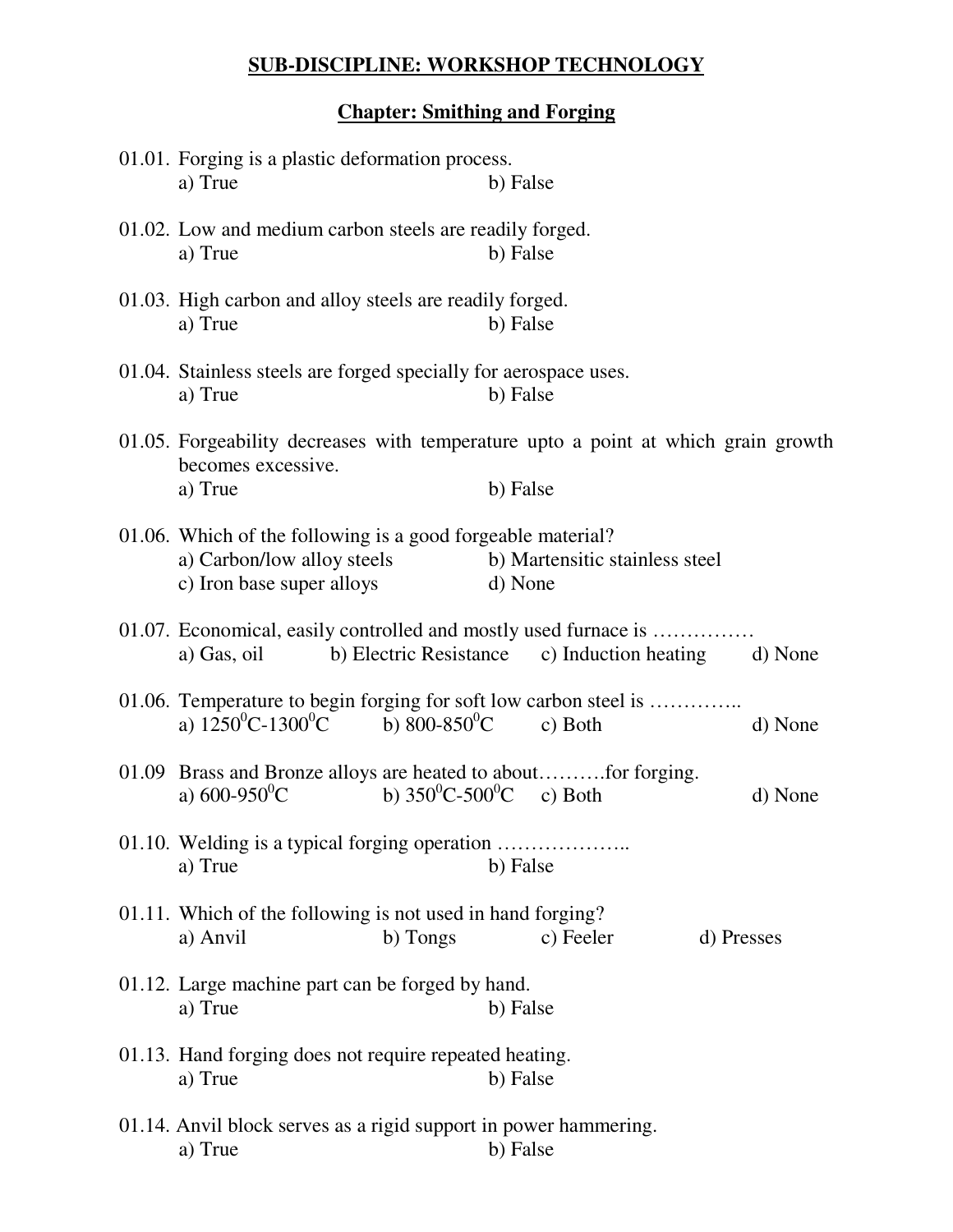| 01.15. Heavy falling part of hammer is called ram.                                                                                                    |  |                  |           |  |  |
|-------------------------------------------------------------------------------------------------------------------------------------------------------|--|------------------|-----------|--|--|
| a) True                                                                                                                                               |  | b) False         |           |  |  |
| 01.16. In smith forging the working surfaces of both the upper and lower dies are<br>a) Flat and horizontal b) With closed impression c) Both d) None |  |                  |           |  |  |
| 01.17. Capacity of a hammer is determined by                                                                                                          |  |                  |           |  |  |
| a) Weight                                                                                                                                             |  | b) Size c) Shape | d) None   |  |  |
| 01.18. Helve hammers are operated by                                                                                                                  |  |                  |           |  |  |
| a) Eccentric b) Rope c) Chain                                                                                                                         |  |                  | d) Toggle |  |  |
| 01.19. Trip hammers are actuated by                                                                                                                   |  |                  |           |  |  |
| a) Eccentric b) Rope c) Chain                                                                                                                         |  |                  | d) Toggle |  |  |
| 01.20. Lever spring Hammers are operated by                                                                                                           |  |                  |           |  |  |
| a) Rocking level b) Toggle c) Chain                                                                                                                   |  |                  | d) None   |  |  |
| 01.21. Pneumatic hammers has compressor cylinder and ram cylinders.                                                                                   |  |                  |           |  |  |

01.22. Steam or air hammers inbuilt compressor. a) True b) False

a) True b) False

| <b>Chapter: Smithing and Forging</b> |               |                 |             |                          |        |                 |        |  |
|--------------------------------------|---------------|-----------------|-------------|--------------------------|--------|-----------------|--------|--|
| <b>Question</b>                      | <b>Answer</b> | <b>Question</b> |             | <b>Answer</b>   Question | Answer | <b>Question</b> | Answer |  |
| 01.01                                | a             | 01.07           | a           | 01.13                    | b      | 01.19           |        |  |
| 01.02                                | a             | 01.06           | a           | 01.14                    | a      | 01.20           | a      |  |
| 01.03                                | b             | 01.09           | a           | 01.15                    | a      | 01.21           | a      |  |
| 01.04                                | a             | 01.10           | a           | 01.16                    | a      | 01.22           | b      |  |
| 01.05                                | h             | 01.11           | $\mathbf c$ | 01.17                    | a      |                 |        |  |
| 01.06                                | а             | 01.12           |             | 01.18                    | a      |                 |        |  |

### **Chapter: Welding and Related Processes**

02.01. Application of pressure and filler metal is essential in welding.<br>a) True b) False b) False

| a) Pressure                                  | b) Fusion   | c) Non-pressure | d) None |
|----------------------------------------------|-------------|-----------------|---------|
|                                              |             |                 |         |
| 02.03. Fusion welding is also calledwelding. |             |                 |         |
| a) Pressure                                  | b) Fusion   | c) Non-pressure | d) None |
|                                              |             |                 |         |
|                                              |             |                 |         |
| a) Heat                                      | b) Pressure | c) Both         | d) None |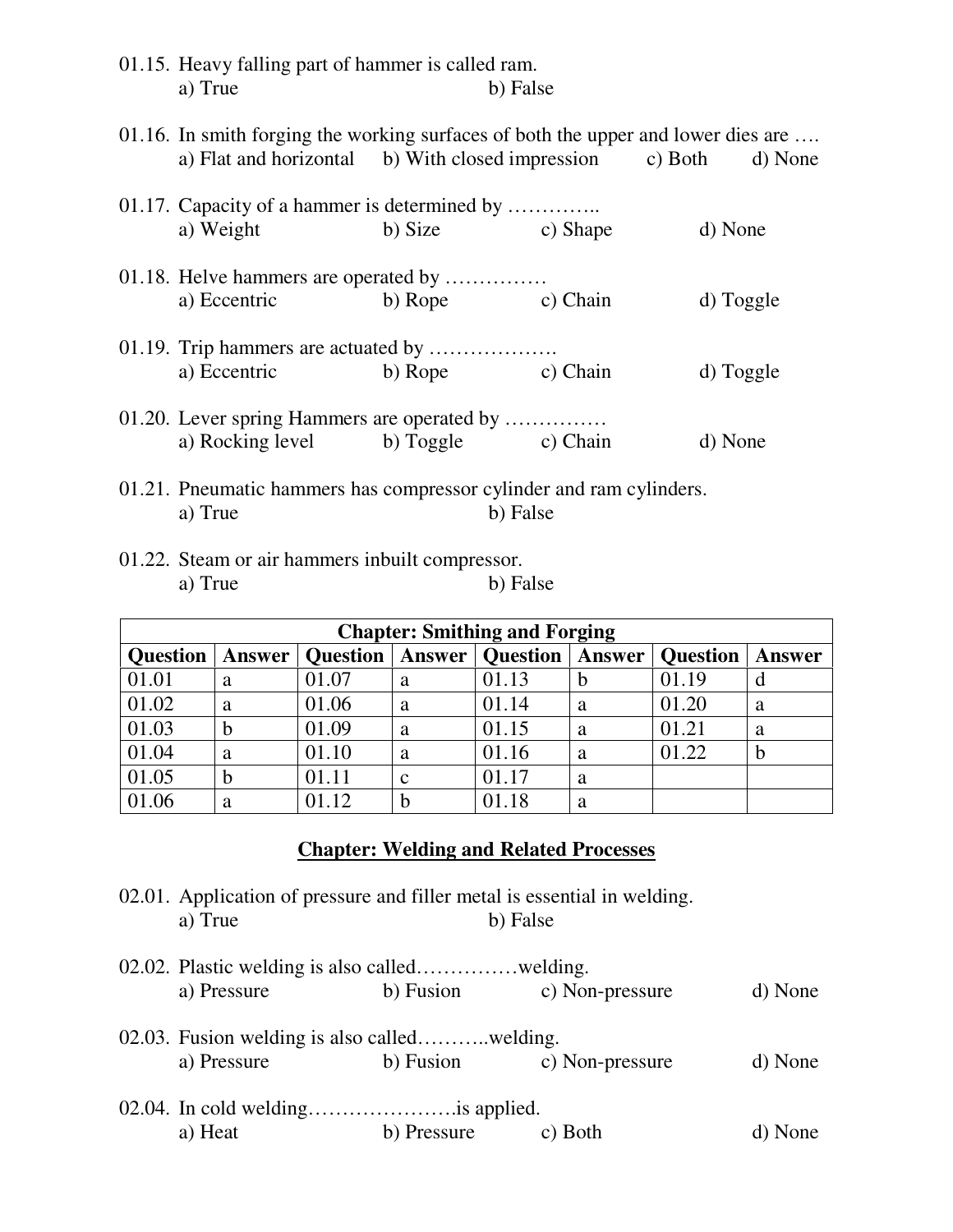| a) Autogenous b) Non-autogenous c) Both                                                                  |                                             |                                                                                                                | d) None |
|----------------------------------------------------------------------------------------------------------|---------------------------------------------|----------------------------------------------------------------------------------------------------------------|---------|
| 02.06. If welding temperature is correct it will form<br>a) Plane of weakness b) Equiaxed grains c) Both |                                             |                                                                                                                | d) None |
|                                                                                                          |                                             | 02.07. Considerable degree of grain refinement occurs due to normalizing                                       |         |
| a) Single run                                                                                            | b) Multi run                                | c) Both                                                                                                        | d) None |
| a) Single run                                                                                            | b) Multi run                                | c) Both                                                                                                        | d) None |
| a) Low impact strength<br>c) Both                                                                        |                                             | 02.09. Nitrogen appearing as needle on certain planes in crystals causes<br>b) High impact strength<br>d) None |         |
| a) True                                                                                                  |                                             | 02.10. Stresses setup in the weld by shrinkage may be relieved by annealing.<br>b) False                       |         |
| a) True                                                                                                  |                                             | 02.11. Oxyacetylene welding is suitable for sheets and plates of thickness 2 to 50mm.<br>b) False              |         |
| 02.12. Flux is employed during welding of mild steel.<br>a) True                                         |                                             | b) False                                                                                                       |         |
| a) $2500^0C$                                                                                             | b) $1539^{\circ}$ C                         | 02.13. The temperature of oxyacetylene flame in its hottest region is about<br>c) $3200^0C$                    | d) None |
| 02.14. Carburizing flame has excess of                                                                   |                                             |                                                                                                                |         |
| a) Acetylene                                                                                             | b) Oxygen                                   | c) Air                                                                                                         | d) None |
| 02.15. Carburizing flame is necessary for welding of brass.<br>a) True                                   |                                             | b) False                                                                                                       |         |
| a) $1\text{kg/cm}^2$                                                                                     | b) $2\text{kg/cm}^2$                        | 02.16. High pressure Acetylene cylinders are charged to a pressure of<br>c) $154 \text{kg/cm}^2$               | d) None |
| 02.17. Oxygen cylinders are charged at a pressure of about<br>a) $1\text{kg/cm}^2$                       | b) $2\text{kg/cm}^2$ c) $154\text{kg/cm}^2$ |                                                                                                                | d) None |
| processes.                                                                                               |                                             | 02.18. Air acetylene welding process attains higher temperature than other gas                                 |         |
| a) True                                                                                                  |                                             | b) False                                                                                                       |         |
| a) Low                                                                                                   | b) High                                     | 02.19. Oxy-hydrogen process was used to weldmelting point metals.<br>c) Both                                   | d) None |
|                                                                                                          |                                             |                                                                                                                |         |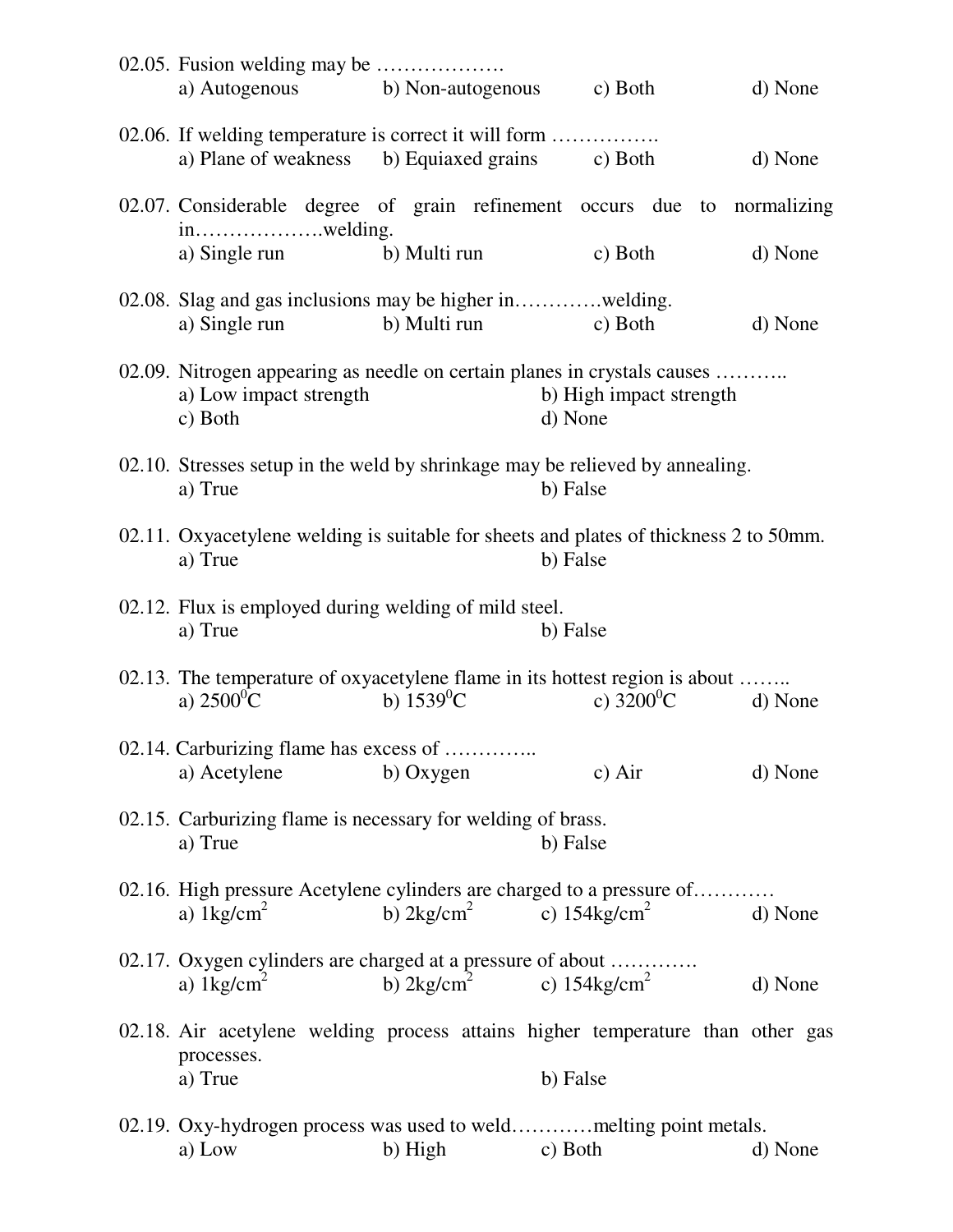| a) Positive                                                                                                                              |           | b) Negative               | c) Neutral |                | d) None |
|------------------------------------------------------------------------------------------------------------------------------------------|-----------|---------------------------|------------|----------------|---------|
| 02.21. 1 KWH of electricity will create 250 calories.<br>a) True                                                                         |           |                           | b) False   |                |         |
| a) Negative                                                                                                                              |           | b) Positive               | c) Neutral |                | d) None |
| 02.23. Electrode connected to positive pole will burn 50 percent faster than that is<br>connected to negative pole.<br>a) True           |           |                           | b) False   |                |         |
| 02.24. A.C. welding transformer steps down the usual supply voltage (200-400V) to<br>the normal open circuit voltage of<br>a) $50-90V$   |           | b) $150-200V$ c) $30-50V$ |            |                | d) None |
| 02.25. The electric energy consumption per kg of deposited metal in A.C. welding is                                                      |           |                           |            |                |         |
| a) $3-4kWH$                                                                                                                              |           | b) $6-10kWH$ c) $4-6kWH$  |            |                | d) None |
| 02.26. The motor in a D.C. welding has a power factor of<br>a) 0.3 to 0.4                                                                |           | b) $0.6$ to $0.7$         | c) $1$     |                | d) None |
| 02.27. Open circuit (No load) voltage is higher than arc voltage.<br>a) True                                                             |           |                           | b) False   |                |         |
| 02.28. With D.C. current the open circuit voltage must be at least<br>a) 30 to 35 V                                                      |           | b) 50 to 90 V             | c) Any     |                | d) None |
| 02.29. Mean total ampere for a 4mm electrode is about<br>a) $70A$                                                                        | b) $105A$ |                           | c) $140A$  |                | d) None |
| 02.30. Mean total ampere for a 3.25mm electrode is about<br>a) $70A$                                                                     | b) $105A$ |                           | c) $140A$  |                | d) None |
| 02.31. Resistance welding uses pressure to complete the weld.<br>a) True                                                                 |           |                           | b) False   |                |         |
| 02.32. For joining parts not subjected to high temperature and excessive<br>loads is used.<br>a) Soft soldering b) Hard soldering c) Any |           |                           |            |                | d) None |
| 02.33. Solder composed of lead and tin has a melting range of<br>a) $150-350^{\circ}\text{C}$ . b) $600-850^{\circ}\text{C}$             |           |                           |            | c) Any d) None |         |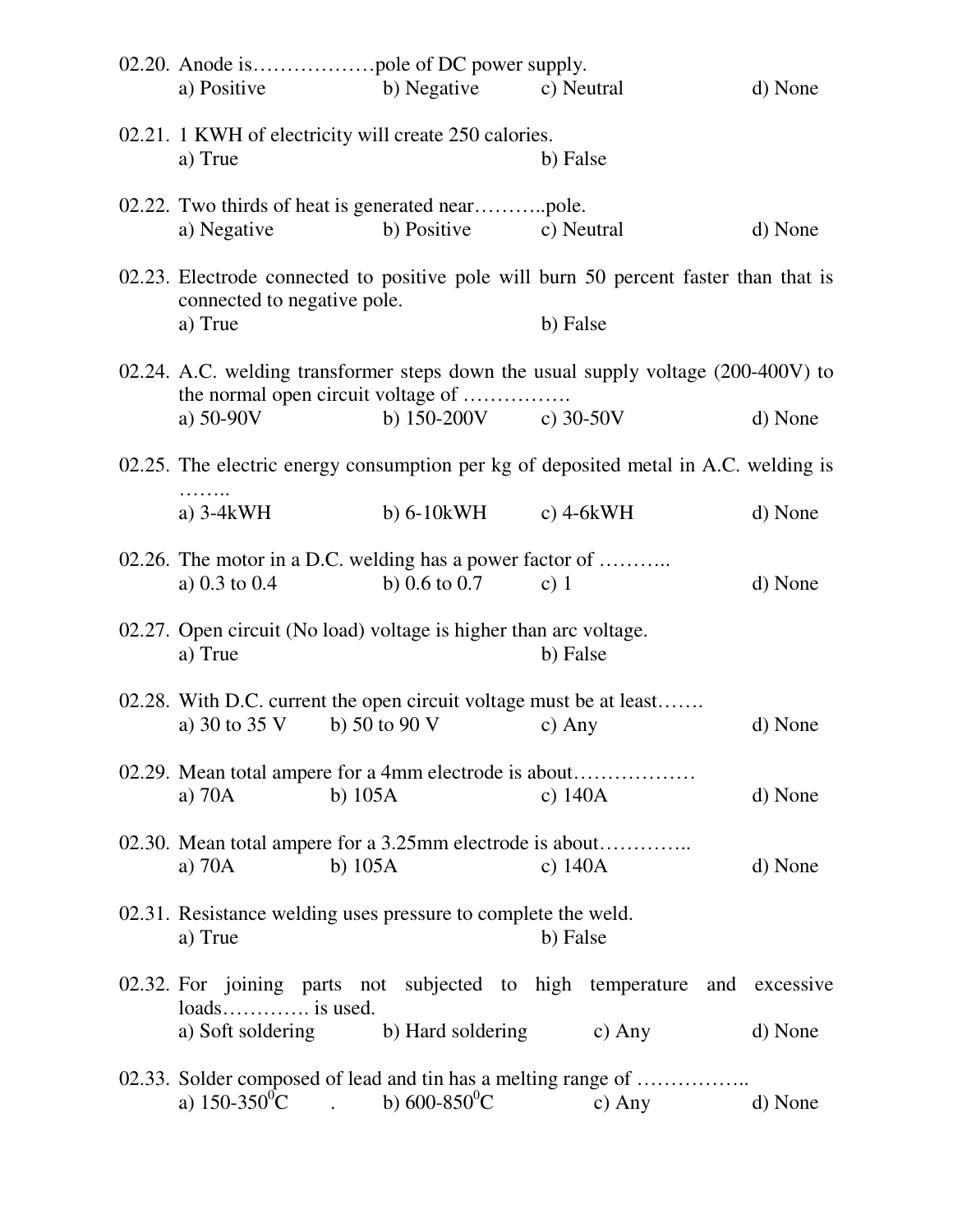| a) Oxidation                                                   | b) Rusting                                                                                                               | c) Melting   | d) None     |
|----------------------------------------------------------------|--------------------------------------------------------------------------------------------------------------------------|--------------|-------------|
| heating process.                                               | 02.35. Flux is used to dissolve  that settle on the metal surfaces during                                                |              |             |
| a) Oxides                                                      | b) Rusts                                                                                                                 | c) Carbides  | d) None     |
| a) $37, 63$                                                    | 02.36. Lead percent and tin percent is used in soft solder.<br>b) $63, 37$                                               | c) $50, 50$  | d) $58, 42$ |
| a) $37, 63$                                                    | 02.37. Lead percent and tin percent is used in medium solder.<br>b) $63, 37$                                             | c) $50, 50$  | d) $58, 42$ |
| a) $37, 63$                                                    | b) $63, 37$                                                                                                              | c) $50, 50$  | d) $58, 42$ |
| 02.39. Brazing gives stronger joint than soldering.<br>a) True |                                                                                                                          | b) False     |             |
| a) Brazing b) Soldering                                        |                                                                                                                          | c) Both      | d) None     |
| be joined.                                                     | 02.41. Spelter fusesred heat, butthe melting temperature of the parts to                                                 |              |             |
|                                                                | a) Above, below b) Below, above c) Both                                                                                  |              | d) None     |
| a) $150-350^{\circ}$ C                                         | 02.42. Silver base alloys spelter has a melting range of<br>b) $600-850^{\circ}$ C c) $350^{\circ}$ C-600 <sup>°</sup> C |              | d) None     |
| a) 20                                                          | 02.43. Maximum percent wear in Cross section area is allowed on tamping tool.<br>$b)$ 30                                 | c) $50$      | d) None     |
| a) Soft                                                        | 02.44.  facing Electrodes are used for welding of tamping tools.<br>b) Hard                                              | c) Any       | d) None     |
| a) 140, 70                                                     | 02.45. Thickness of Tamping Tool at top mm at bottom mm is maintained.<br>b) $5, 20$<br>c) $20, 5$                       | d) $70, 140$ |             |
| a) Gas                                                         | 02.46. Reconditioning of tamping tool is done bywelding.<br>b) Electric Arc                                              | c) Any       | d) None     |
| a) Positive                                                    | 02.47. For reconditioning of Tamping Tools, supply is given to Electrode.<br>b) Negative                                 | c) Any       | d) None     |
| a) True                                                        | 02.48. One welding layer should be cooled before doing another layer.                                                    | b) False     |             |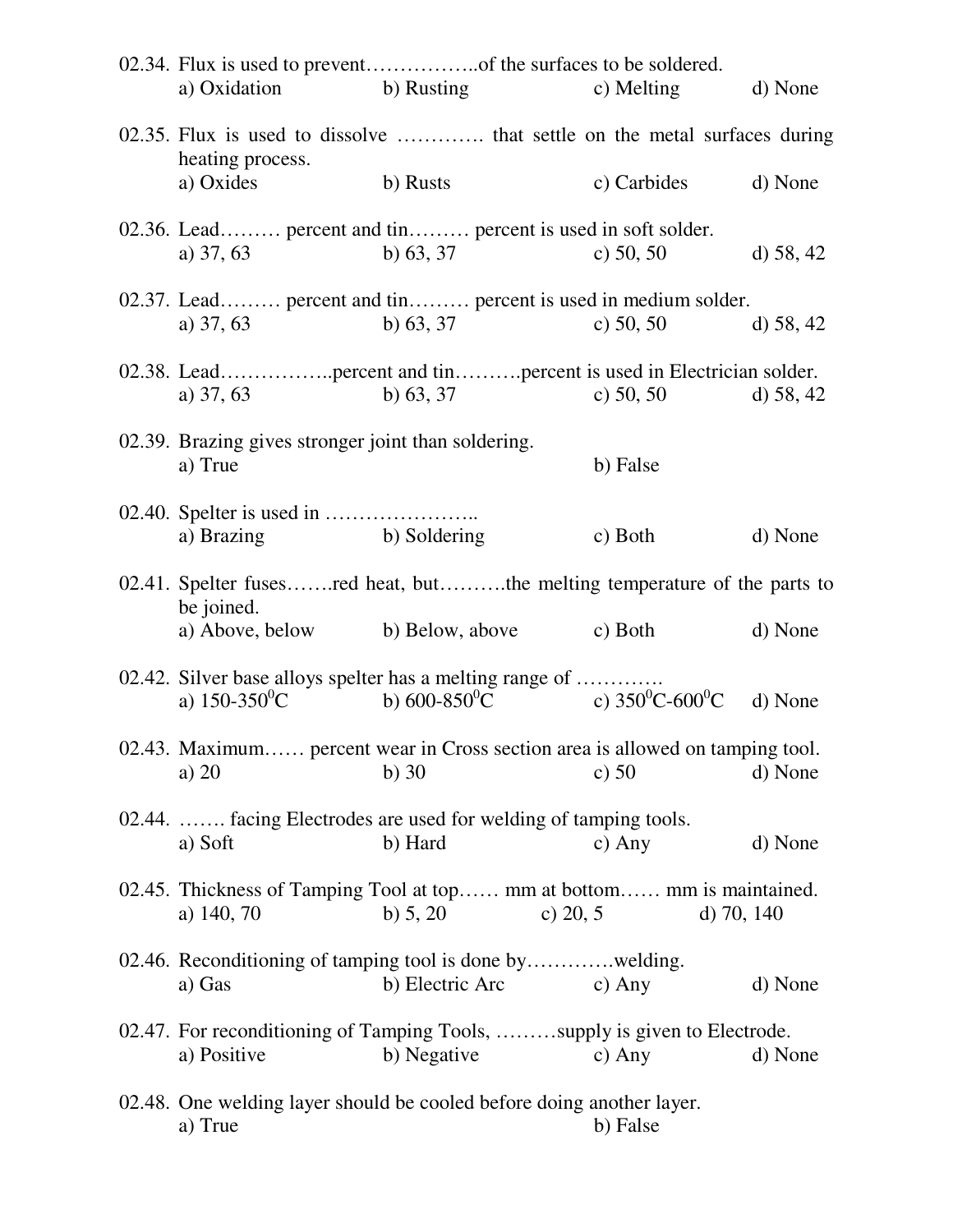| 02.49. Improper cleaning of surface causes                                                 |                         |          |                   |         |
|--------------------------------------------------------------------------------------------|-------------------------|----------|-------------------|---------|
| a) Improper penetration b) Under cutting                                                   |                         |          | c) Cracks d) None |         |
|                                                                                            |                         |          |                   |         |
| a) Lack of Fusion b) Under cutting c) Cracks                                               |                         |          |                   | d) None |
| 02.51. Excess heat generation causes                                                       |                         |          |                   |         |
| a) Lack of Fusion b) Under cutting c) Shape Deformation d) None                            |                         |          |                   |         |
| 02.52. For welding of BCM turret gear hardness of the order of is maintained.<br>a) 350BHN | b) $100BHN$ c) $250BHN$ |          |                   | d) None |
|                                                                                            |                         |          |                   |         |
| 02.53. For welding of turret gearelectrode of Larsen & Tubro is used.                      |                         |          |                   |         |
| a) $C-2RL$                                                                                 | $b)$ 2B                 | c) Both  |                   | d) None |
| 02.54. 12 to $14\%$ Mn is available in main links of BCM.                                  |                         |          |                   |         |
| a) True                                                                                    |                         | b) False |                   |         |
| 02.55. During welding of turret gear half portion is immersed into                         |                         |          |                   |         |
| a) Water                                                                                   | b) Oil                  | c) Acid  |                   | d) None |
| 02.56. Reconditioning of cutter bar is done by welding.                                    |                         |          |                   |         |
| a) True                                                                                    |                         | b) False |                   |         |

02.57. Grinding is not required for recondition of turret gear. a) True b) False

| <b>Chapter: Welding and Related Processes</b> |               |                 |               |                 |              |                 |              |
|-----------------------------------------------|---------------|-----------------|---------------|-----------------|--------------|-----------------|--------------|
| <b>Question</b>                               | <b>Answer</b> | <b>Question</b> | <b>Answer</b> | <b>Question</b> | Answer       | <b>Question</b> | Answer       |
| 02.01                                         | $\mathbf b$   | 02.16           | a             | 02.31           | a            | 02.46           | $\mathbf b$  |
| 02.02                                         | a             | 02.17           | $\mathbf{C}$  | 02.32           | a            | 02.47           | a            |
| 02.03                                         | $\mathbf{C}$  | 02.18           | $\mathbf b$   | 02.33           | a            | 02.48           | a            |
| 02.04                                         | $\mathbf b$   | 02.19           | a             | 02.34           | a            | 02.49           | a            |
| 02.05                                         | $\mathbf{C}$  | 02.20           | a             | 02.35           | a            | 02.50           | b            |
| 02.06                                         | $\mathbf b$   | 02.21           | a             | 02.36           | a            | 02.51           | $\mathbf{C}$ |
| 02.07                                         | $\mathbf b$   | 02.22           | $\mathbf b$   | 02.37           | $\mathbf b$  | 02.52           | a            |
| 02.06                                         | $\mathbf b$   | 02.23           | a             | 02.38           | d            | 02.53           | $\mathbf b$  |
| 02.09                                         | a             | 02.24           | a             | 02.39           | a            | 02.54           | a            |
| 02.10                                         | a             | 02.25           | a             | 02.40           | $\mathbf b$  | 02.55           | a            |
| 02.11                                         | a             | 02.26           | $\mathbf b$   | 02.41           | a            | 02.56           | a            |
| 02.12                                         | $\mathbf b$   | 02.27           | a             | 02.42           | $\mathbf b$  | 02.57           | $\mathbf b$  |
| 02.13                                         | $\mathbf{C}$  | 02.28           | a             | 02.43           | a            |                 |              |
| 02.14                                         | a             | 02.29           | $\mathbf{C}$  | 02.44           | $\mathbf b$  |                 |              |
| 02.15                                         | a             | 02.30           | b             | 02.45           | $\mathbf{C}$ |                 |              |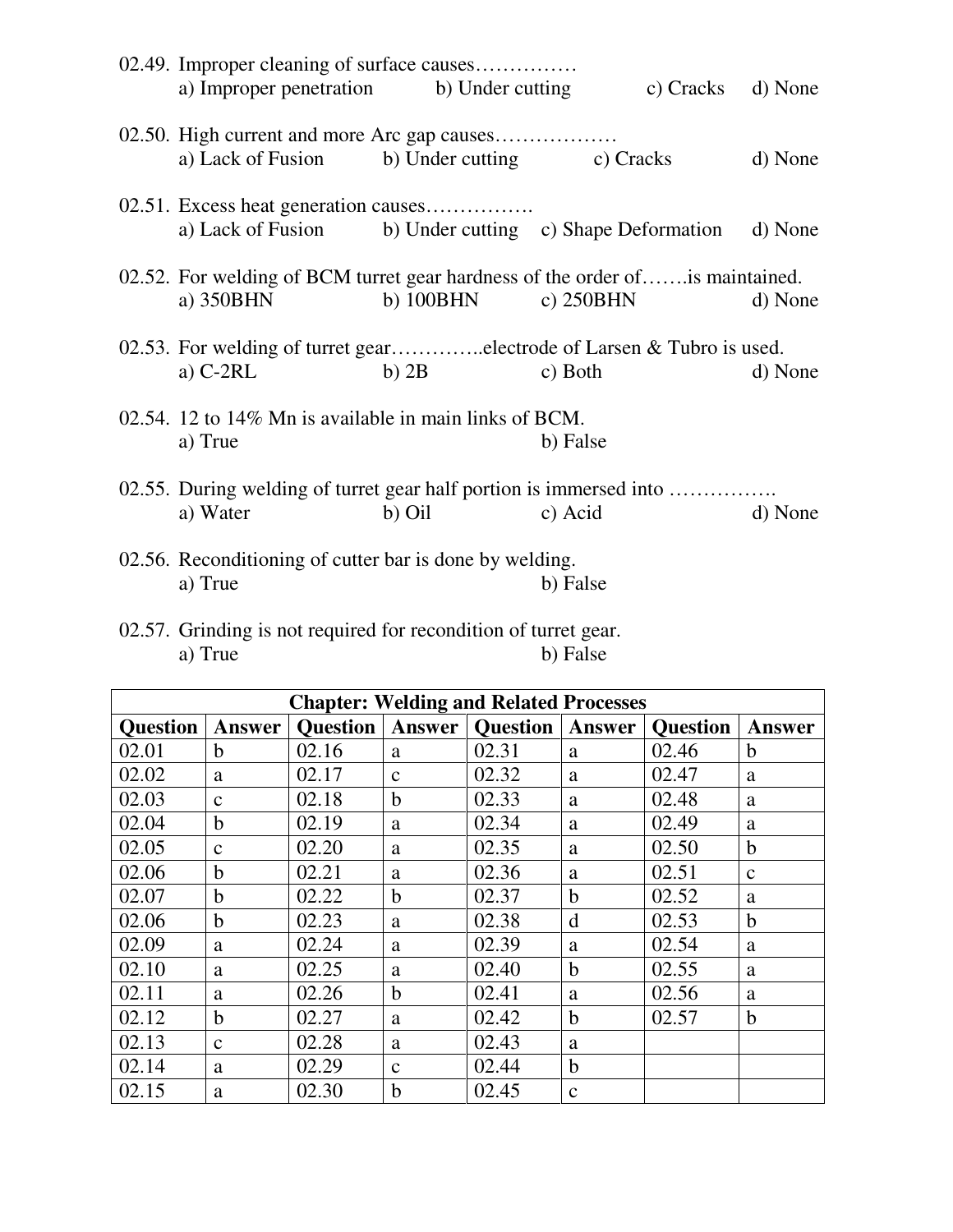## **Chapter: Bench Work and Fitting**

| a) True                       | 03.01. Vice consists of both jaws movable.                             | b) False |                                                                                     |         |
|-------------------------------|------------------------------------------------------------------------|----------|-------------------------------------------------------------------------------------|---------|
| a) True                       | 03.02. Vice jaws have replaceable jaw plates.                          | b) False |                                                                                     |         |
| a) 80-140mm                   | 03.03. For common work vice jaw opening is<br>b) $95-180$ mm           |          | c) $400-500$ mm                                                                     | d) None |
| a) Flat                       | 03.04. Philips screw driver hasshape.<br>b) Star                       |          | c) Any                                                                              | d) None |
| a) Should be b) should not be | 03.05. While using screw drivers, jobskept in hand.                    |          | $c)$ Any                                                                            | d) None |
| a) External                   | b) Internal                                                            |          | 03.06. For taking out Circlip from engine-piston Circlip pliers is used.<br>c) Both | d) None |
| a) Open ended b) Adjustable   | 03.07. For screwing/unscrewing rail clampspanner is used-              |          | $\cos$ Box                                                                          | $d)$ C  |
| 03.08. Allen bolts have       | a) Hex head b) Hex groove in head c) Slot in head                      |          |                                                                                     | d) None |
| a) True                       | 03.09. Stud extractor is used for removing broken bolts/studs.         | b) False |                                                                                     |         |
| a) Hot                        | b) Cold                                                                |          | 03.10. Chisels available on machines are normally  Chisels.<br>c) Any               | d) None |
| a) Away from b) Towards       |                                                                        |          | 03.11. Hacksaw blade should be fitted with teeth slope  from handle.<br>c) Any      | d) None |
| a) Forward                    | 03.12. During Hacksaw cutting force is more in  stroke.<br>b) Backward |          | c) Any                                                                              | d) None |
| a) $40-50$                    | b) $10-20$                                                             |          | 03.13. Hacksaw operation should be done  Strokes in one minute.<br>c) $60-90$       | d) None |
| a) Small                      | b) Large                                                               |          | 03.14. Hard material should be applied  forces in Hacksaw cutting.<br>c) Any        | d) None |
| a) Flat                       | 03.15. For threads repair  File is used.<br>b) Needle                  |          | c) Square                                                                           | d) Any  |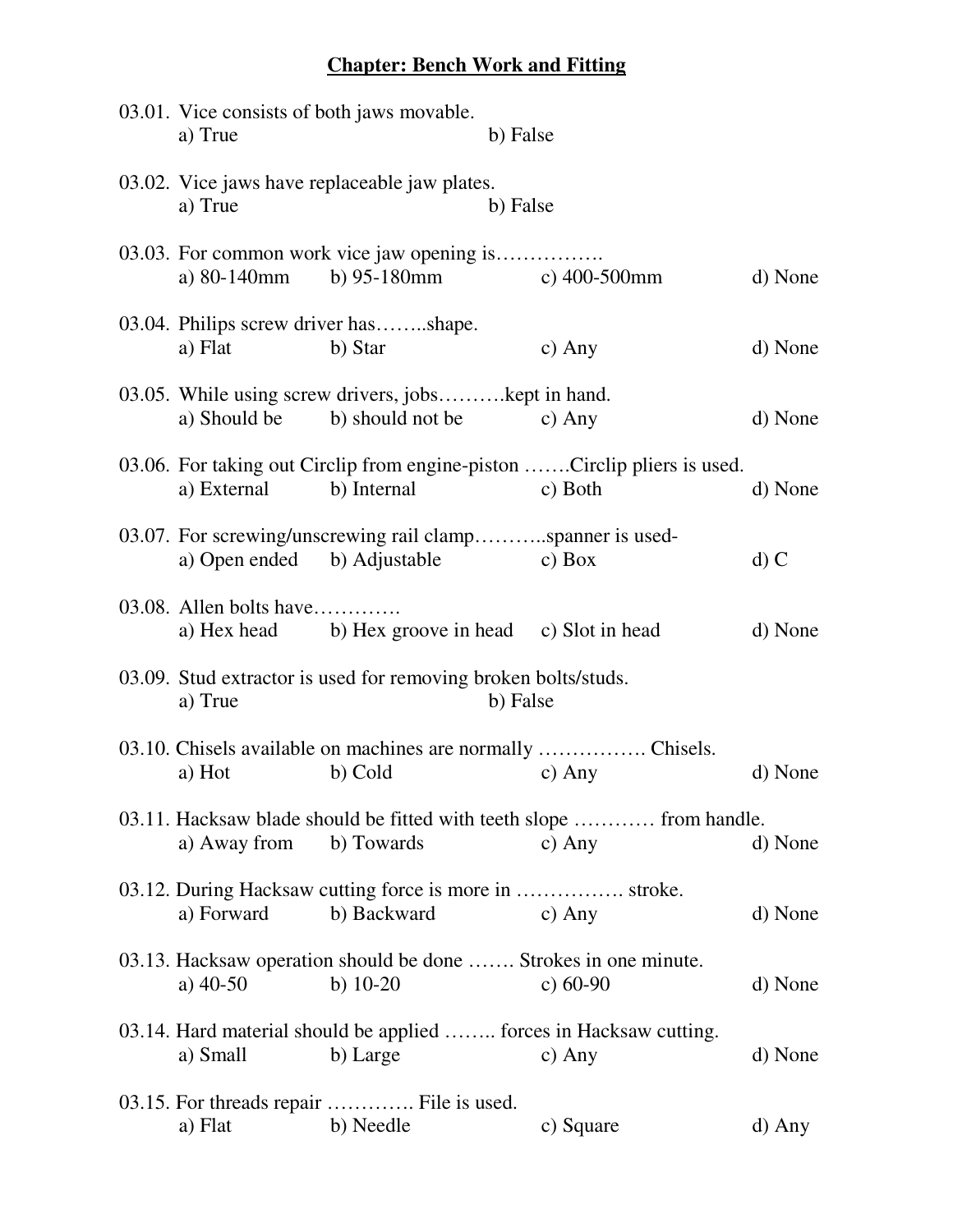|                | 03.16. Files are hence should be placed carefully. |                  |         |
|----------------|----------------------------------------------------|------------------|---------|
| a) Brittle     | b) Tough                                           | c) Lined         | d) None |
|                | 03.17. Lip angle of drill-bil for general work is  |                  |         |
| a) $118^\circ$ | b) $59^\circ$                                      | c) $90^\circ$    | d) None |
|                |                                                    |                  |         |
|                |                                                    |                  |         |
| a) One         | b) Two                                             | c) Three         | d) Four |
|                |                                                    |                  |         |
| a) $0.61p$     | b) $0.8x$ Tap size                                 | c) Tap size $-p$ | d) None |
|                |                                                    |                  |         |
|                |                                                    |                  |         |

|                  |               | $5.20.$ Tap should be moved $\ldots$ back for half found forward. |         |
|------------------|---------------|-------------------------------------------------------------------|---------|
| a) Quarter round | b) Half round | c) Full round                                                     | d) None |

| <b>Chapter: Bench Work and Fitting</b> |               |                          |   |                 |               |  |  |  |  |
|----------------------------------------|---------------|--------------------------|---|-----------------|---------------|--|--|--|--|
| <b>Question</b>                        | <b>Answer</b> | <b>Question</b>   Answer |   | <b>Question</b> | <b>Answer</b> |  |  |  |  |
| 03.01                                  |               | 03.08                    | h | 03.15           |               |  |  |  |  |
| 03.02                                  | a             | 03.09                    | a | 03.16           | a             |  |  |  |  |
| 03.03                                  | h             | 03.10                    | b | 03.17           | a             |  |  |  |  |
| 03.04                                  | h             | 03.11                    | a | 03.18           | C             |  |  |  |  |
| 03.05                                  | h             | 03.12                    | a | 03.19           | b             |  |  |  |  |
| 03.06                                  | a             | 03.13                    | a | 03.20           | a             |  |  |  |  |
| 03.07                                  | d             | 03.14                    | a |                 |               |  |  |  |  |

#### **Chapter: Measurement and Inspection**

- 04.01. Go and no-go gauges reveal actual size of dimension. a) True b) False
- 04.02. International standard meter is equal to 1650763.73 vacuum wave length of orange radiation of Krypton-85. a) True b) False 04.03. Micrometer is a …………..standard instrumenta) End b) Length c) Both d) None
- 04.04. Graduated rule or scale is a ………..Instrument. a) Precision b) Non-Precision c) Both d) None
- 04.05. Vernier-Calliper is a…………Instrument. a) Precision b) Non-Precision c) Both d) None
- 04.06. In external micrometer, beveled edge of thimble is divided into……………equal parts. a) 50 b) 10 c) 100 d) None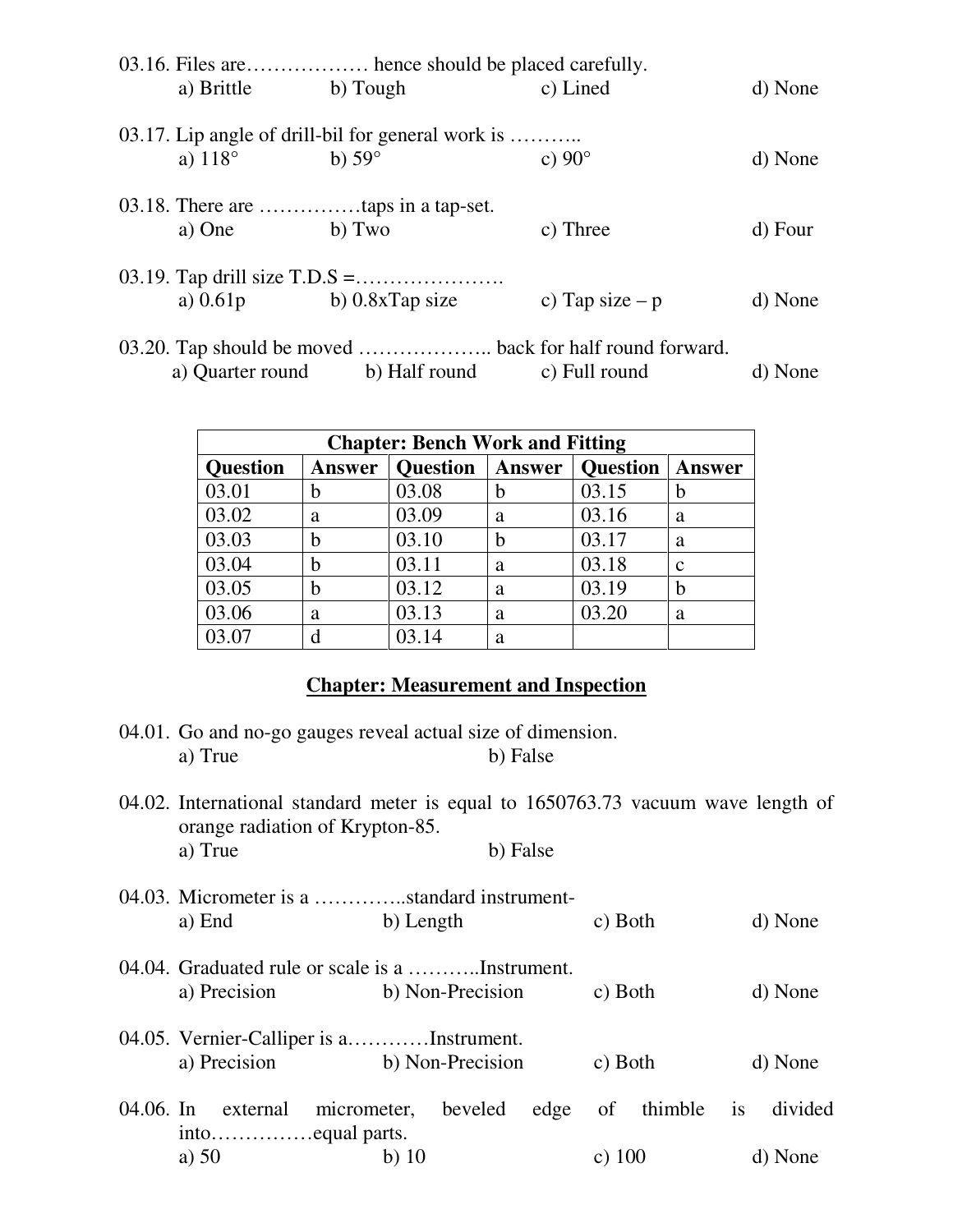| 04.07. The micrometer screw has a pitch of<br>a) $1mm$                                                                                   | $b)$ 0.5 $mm$  |          | c) $2mm$     | $d)$ 10mm  |
|------------------------------------------------------------------------------------------------------------------------------------------|----------------|----------|--------------|------------|
| 04.08. Least count of micrometer with 50 divisions on thimble and pitch equal to                                                         |                |          |              |            |
| 0.5mm will be<br>a) 0.01mm b) 0.02mm                                                                                                     |                |          | c) $0.1$ mm  | $d)$ 0.2mm |
| 04.09. Reading of micrometer = Main Scale reading $+$ Least count x No. of divisions<br>passed reference line on thimble.<br>a) True     |                | b) False |              |            |
| 04.10. Vernier-Caliper has Vernier scale whose 50 divisions correspond to 49mm on<br>main scale. The Least count will be<br>a) $0.01$ mm | $b)$ 0.02 $mm$ |          | $c)$ 2mm     | d) None    |
| 04.11. Reading of Caliper = Main scale reading $+$ Least count x Vernier scale reading.<br>a) True                                       |                | b) False |              |            |
| 04.12. Comparators are used for simple and accurate comparison of parts.<br>a) True                                                      |                | b) False |              |            |
| 04.13. In dial Indicator with 100 divisions, turn of pointer by one division<br>indicatestravel of plunger.<br>a) $1mm$                  | $b)$ 0.01 $mm$ |          | c) $0.02$ mm | d) None    |
| 04.14. Optical comparators suffer less wear during usage than the mechanical type.<br>a) True                                            |                | b) False |              |            |
| 04.15. Protractor is used formeasurement.<br>a) Linear b) Angular                                                                        |                |          | c) Both      | d) None    |
| 04.16. Direct measurement of angle is done by<br>a) Bevel protractor b) Sine Bar                                                         |                |          | c) Both      | d) None    |
| 04.17. Where precision in measurement of angles is required,  is used.<br>a) Bevel gauge                                                 | b) Angle gauge |          | c) Both      | d) None    |
| 04.18. Taper micrometers are ten times faster than older conventional methods.<br>a) True                                                |                | b) False |              |            |
| 04.19. Gripping of ring spanner is better than open end spanner.<br>a) True                                                              |                | b) False |              |            |
| 04.20. Screwing and unscrewing is faster with<br>a) Open end spanner b) Ring spanner c) Both                                             |                |          |              | d) None    |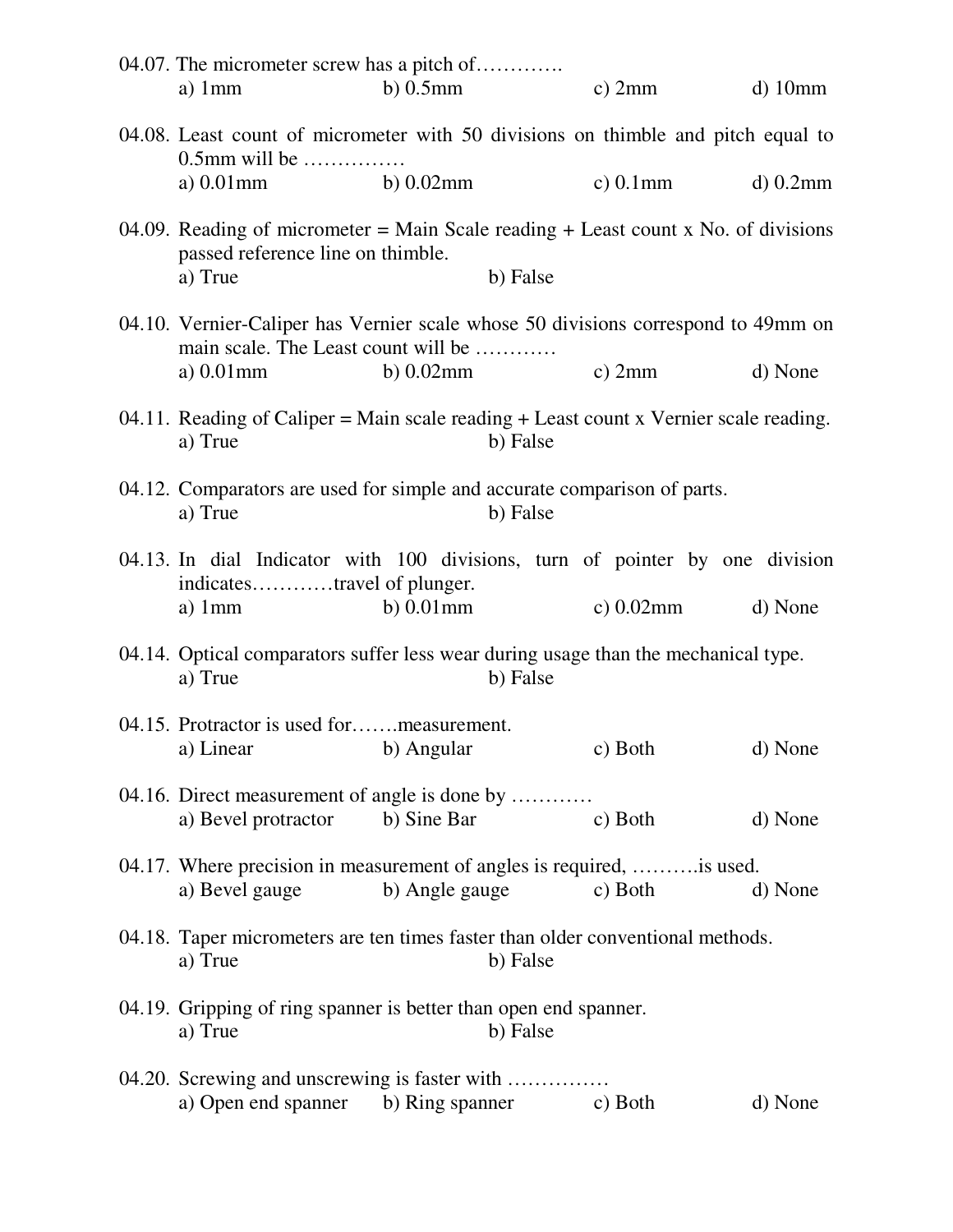| 04.21. Allen Key is used forhead bolts. |                                                                             |            |         |
|-----------------------------------------|-----------------------------------------------------------------------------|------------|---------|
| a) Hex                                  | b) Round                                                                    | c) Both    | d) None |
|                                         |                                                                             |            |         |
| 04.22. Allen key consistssides (faces). |                                                                             |            |         |
| a) $6$                                  | $b)$ 4                                                                      | c) $3$     | d) None |
|                                         |                                                                             |            |         |
|                                         | 04.23. Wing nuts are used for tightening/loosening hacksaw.                 |            |         |
| a) True                                 | b) False                                                                    |            |         |
|                                         |                                                                             |            |         |
|                                         | 04.24. Finisher tap hasthreads ground in Tapper-                            |            |         |
| a) $6-8$                                | b) $3-5$                                                                    | c) $1-2$   | d) None |
|                                         |                                                                             |            |         |
|                                         | 04.25. Which of the following is not a component of an external micrometer? |            |         |
|                                         | a) Graduated sleeve b) Depth Gauge                                          | c) Thimble | d) None |
|                                         |                                                                             |            |         |
|                                         | 04.26. Which of the following is not a component of Vernier caliper?        |            |         |
| a) Fix jaw                              | b) Depth Gauge                                                              | c) Thimble | d) None |

| <b>Chapter: Measurement and Inspection</b> |             |       |   |                                     |               |                 |              |  |  |
|--------------------------------------------|-------------|-------|---|-------------------------------------|---------------|-----------------|--------------|--|--|
| <b>Question</b>                            | Answer      |       |   | <b>Question</b>   Answer   Question | <b>Answer</b> | <b>Question</b> | Answer       |  |  |
| 04.01                                      | b           | 04.06 | a | 04.15                               | b             | 04.22           | a            |  |  |
| 04.02                                      | a           | 04.09 | a | 04.16                               | a             | 04.23           | a            |  |  |
| 04.03                                      | a           | 04.10 | b | 04.17                               | b             | 04.24           | $\mathbf{c}$ |  |  |
| 04.04                                      | $\mathbf b$ | 04.11 | a | 04.18                               | a             | 04.25           | $\mathbf b$  |  |  |
| 04.05                                      | a           | 04.12 | a | 04.19                               | a             | 04.26           | $\mathbf{c}$ |  |  |
| 04.06                                      | a           | 04.13 | b | 04.20                               | a             |                 |              |  |  |
| 04.07                                      | b           | 04.14 | a | 04.21                               | b             |                 |              |  |  |

#### **Chapter: Limit, Fits and Surface Quality**

- 05.01. A system which ensures that one component will assemble correctly with any mating component; both being chosen at random is called interchangeable system or a system of limits and fits. a) True b) False
- 05.02. Selective assembly is that in which each part must be selected to fit its mating part. a) True b) False
- 05.03. Basic size is the size in relation to which higher limits of variation are determined. a) True b) False
- 05.04. Nominal size is used in the precision measurement of parts. a) True b) False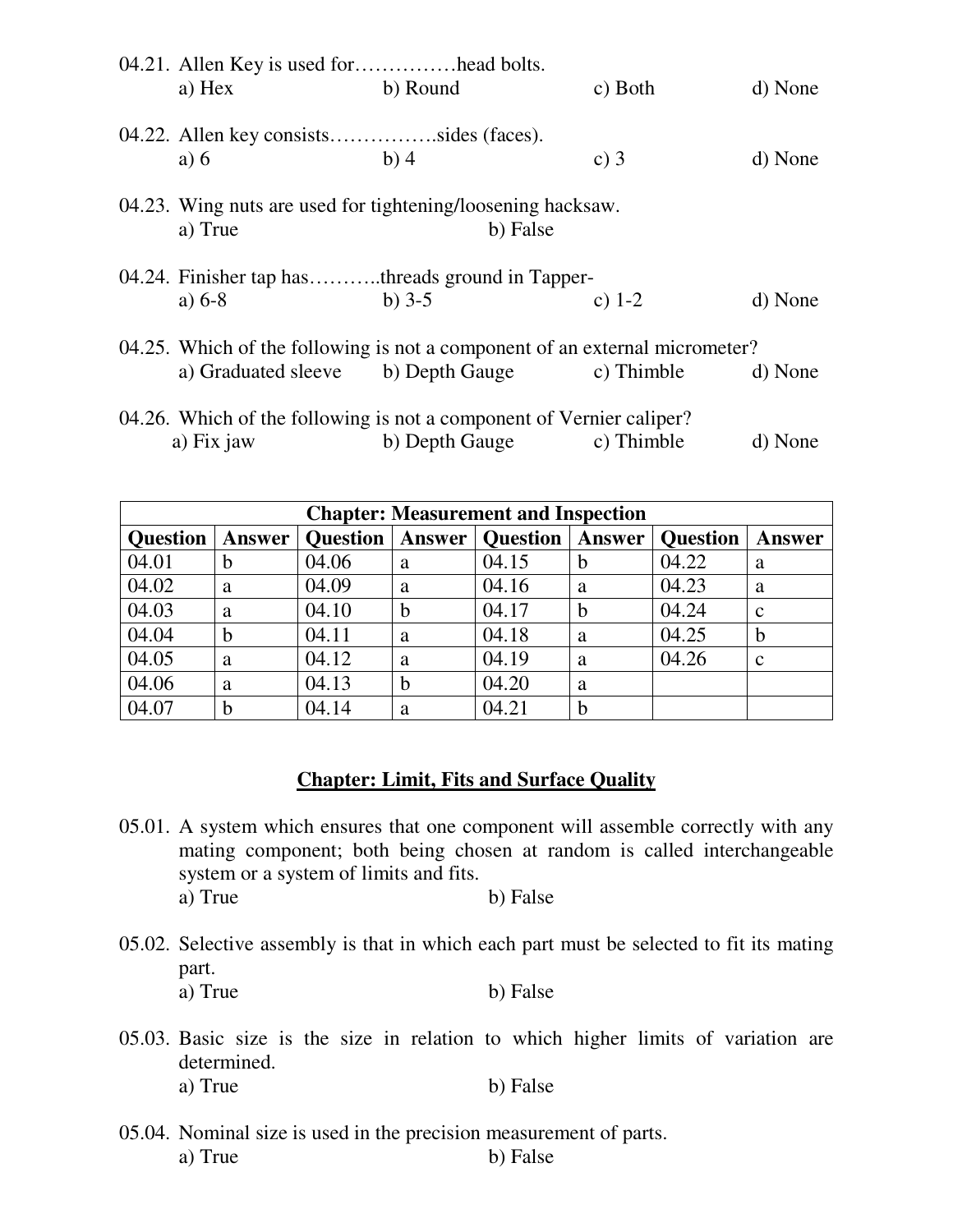| 05.05. Upper deviation is positive or zero.<br>a) True                                   | b) False                                                                                              |
|------------------------------------------------------------------------------------------|-------------------------------------------------------------------------------------------------------|
| 05.06. Lower deviation is positive or zero.<br>a) True                                   | b) False                                                                                              |
| deviations and has an absolute value without sign.<br>a) True                            | 05.07. Tolerance is equal to algebraic difference between the upper and lower<br>b) False             |
| limit of size.<br>a) True                                                                | 05.08. Tolerance is the difference between the maximum limit of size and minimum<br>b) False          |
| 05.09. $25^{+0.05/-0.03}$ is an example of unilateral tolerance.<br>a) True              | b) False                                                                                              |
| 05.10. In an example $40^{+0.08/-0.02}$ tolerance is 0.10mm<br>a) True                   | b) False                                                                                              |
| 05.11. Enveloping surface is male part.<br>a) True                                       | b) False                                                                                              |
| 05.12. Enveloped surface is female part-<br>a) True                                      | b) False                                                                                              |
| certain degree of tightness or looseness is known as a fit.                              | 05.13. The relation between the two parts where one is inserted into the other with a                 |
| a) True<br>05.14. When shaft is smaller than hole, the allowance is negative.<br>a) True | b) False<br>b) False                                                                                  |
| shaft and the smallest possible hole.                                                    | 05.15. In a clearance fit, there is a positive allowance between the largest possible                 |
| a) True                                                                                  | b) False<br>05.16. In an interference fit, there is a positive allowance between the largest possible |
| shaft and smallest possible hole.<br>a) True                                             | b) False                                                                                              |
| 05.17. Transition fit does not guarantee either interference or a clearance.<br>a) True  | b) False                                                                                              |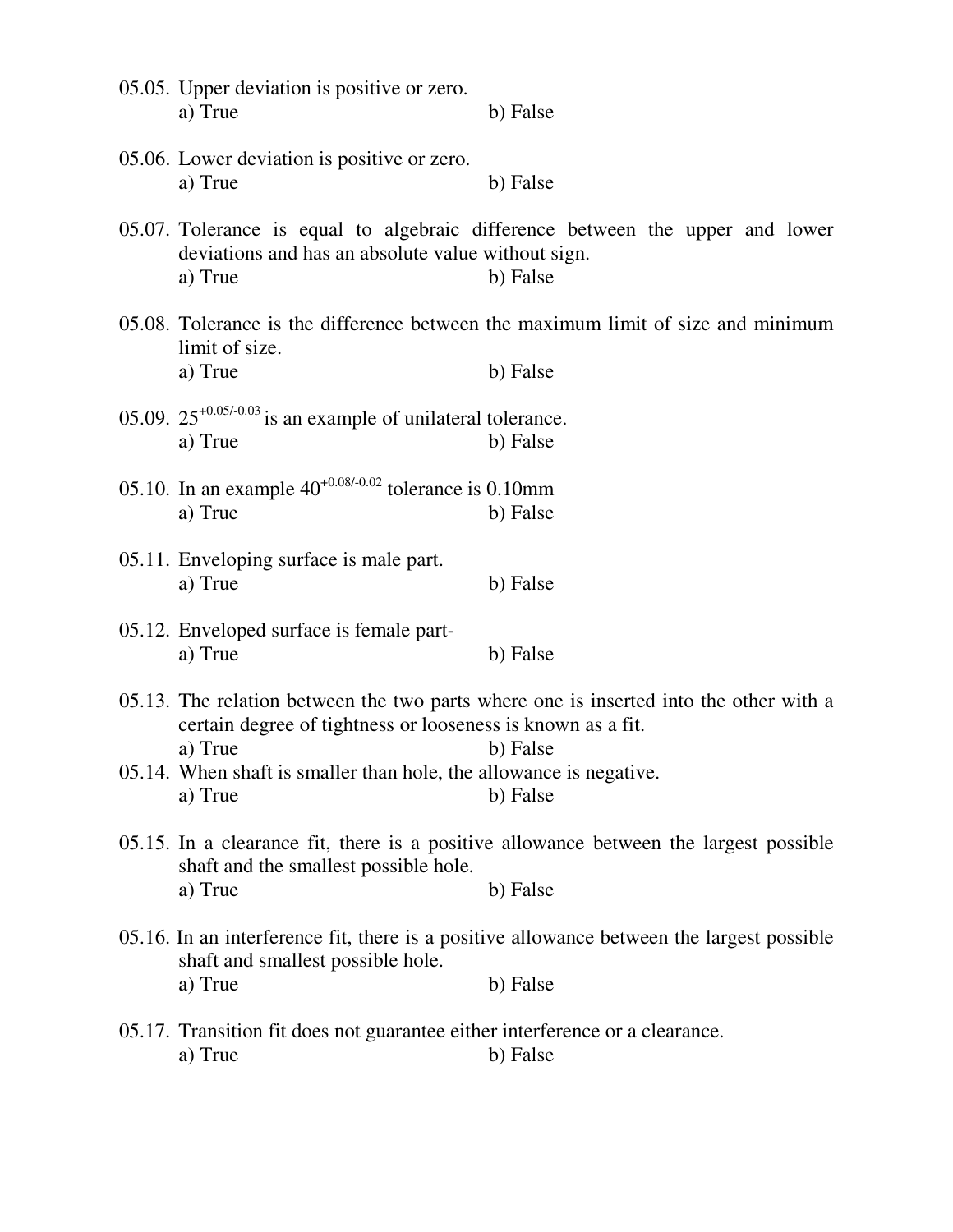| <b>Chapter: Limit, Fits and Surface Quality</b> |               |                 |        |                 |               |                 |               |  |  |  |
|-------------------------------------------------|---------------|-----------------|--------|-----------------|---------------|-----------------|---------------|--|--|--|
| <b>Question</b>                                 | <b>Answer</b> | <b>Question</b> | Answer | <b>Question</b> | <b>Answer</b> | <b>Question</b> | <b>Answer</b> |  |  |  |
| 05.01                                           | a             | 05.06           | n      | 05.11           |               | 05.16           | Ð             |  |  |  |
| 05.02                                           | a             | 05.07           | a      | 05.12           |               | 05.17           | a             |  |  |  |
| 05.03                                           |               | 05.06           | a      | 05.13           | a             |                 |               |  |  |  |
| 05.04                                           |               | 05.09           | h      | 05.14           | b             |                 |               |  |  |  |
| 05.05                                           | a             | 05.10           | а      | 05.15           | a             |                 |               |  |  |  |

# **Chapter: Workshop Machines-Lathe machine**

| 06.01. The first useful from of lathe was made by H. Moudslay in the year<br>a) 1700                                             | b) $1800$                | c) $1900$                            | d) None |
|----------------------------------------------------------------------------------------------------------------------------------|--------------------------|--------------------------------------|---------|
| 06.02. In lathe machine operation the work piece<br>a) Revolves                                                                  | b) Reciprocates c) Both  |                                      | d) None |
| 06.03. The bed provides inverted guide ways for controlled movement of<br>a) Carriage                                            | b) Tool post             | c) Both                              | d) None |
| 06.04. The mechanism for driving and altering spindle speed is housed in<br>a) Head Stock                                        | b) Tail stock            | c) Carriage                          | d) None |
| 06.05. For supporting the other end of work piece is used.<br>a) Head Stock                                                      | b) Tail stock            | c) Carriage                          | d) None |
| 06.06. Cross slide is used to givefeed to the tool.<br>a) Longitudinal b) Transverse                                             |                          | c) Both                              | d) None |
| a) Saddle                                                                                                                        |                          | b) Cross slide c) Compound rest      | d) None |
| 06.08. In facing operation tool is fed to the axis of rotation of the job.<br>a) Perpendicular                                   | b) Parallel              | c) Both                              | d) None |
| 06.09. Straight turning is the lathe operation in which tool is fedto the lathe axis.<br>a) Parallel                             | b) Perpendicular c) Both |                                      | d) None |
| 06.10. In thread cutting longitudinal tool feed should be the pitch of the thread<br>to be cut per revolution of the work piece. |                          |                                      |         |
| a) Equal to<br>06.11. Embossing a diamond shaped pattern on the surface of a work piece is the<br>process of                     |                          | b) Less than c) Greater than d) None |         |

a) Turning b) Chamfering c) Knurling d) Milling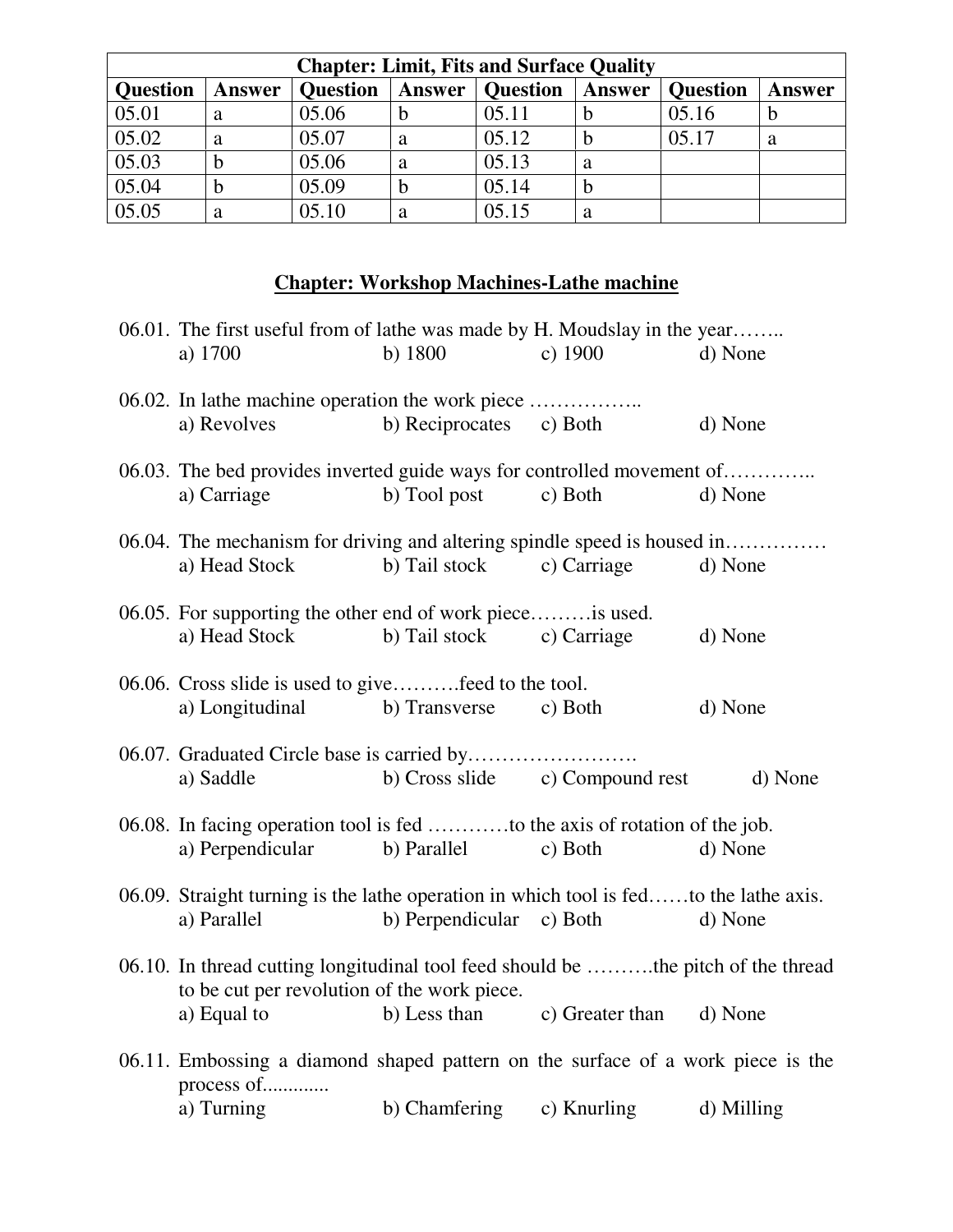| <b>Chapter: Workshop Machines-Lathe machine</b> |        |                 |           |                 |               |                 |        |  |
|-------------------------------------------------|--------|-----------------|-----------|-----------------|---------------|-----------------|--------|--|
| <b>Ouestion</b>                                 | Answer | <b>Question</b> | $A$ nswer | <b>Question</b> | <b>Answer</b> | <b>Question</b> | Answer |  |
| 06.01                                           |        | 06.04           | а         | 06.07           |               | 06.10           | a      |  |
| 06.02                                           | a      | 06.05           | b         | 06.08           | a             | 06.11           | C      |  |
| 06.03                                           | a      | 06.06           | b         | 06.09           | a             |                 |        |  |

## **Chapter: Workshop Machines-Drilling & Boring machine**

|                              | a) Reaming b) Tapping c) Drilling d) None                                                                        |                              |         |
|------------------------------|------------------------------------------------------------------------------------------------------------------|------------------------------|---------|
| a) Head                      | 07.02. In drill machine driving mechanisms are contained in<br>b) Table                                          | c) Column d) None            |         |
|                              | 07.03. The expression for Dia of Hole D, in terms of T (Dia of Tap) and d (depth of                              |                              |         |
| $thread)$ is<br>a) $T-d$     | $b) T+2d$                                                                                                        | c) $T-2d$                    | d) T/2d |
|                              | 07.04.  is a process used for enlarging /finishing the hole previously<br>drilled to give accuracy to dimension. |                              |         |
| a) Reaming b) Tapping        |                                                                                                                  | c) Milling d) None           |         |
| a) HSS                       | 07.05. The material used for making drill-bit is<br>b) MS                                                        | c) Cast Iron d) None         |         |
| a) Drilling b) Lathe         | 07.06. machine is used to bore holes in large and heavy parts.                                                   | c) Boring                    | d) None |
|                              | a) Lathe b) Drilling                                                                                             | c) Boring d) None            |         |
| longitudinally on the bed.   | 07.08. In a horizontal boring machine, thepermits the work to be moved                                           |                              |         |
| a) Head Stock b) Saddle      |                                                                                                                  | c) Boring bar d) None        |         |
| a) Horizontal boring machine | 07.09. The diameter of spindle 355mm is generally used in<br>c) Multiple spindle drilling machine d) None        | b) Portable drilling machine |         |
| a) Cemented carbide          | 07.10. In precision boring machine the tool tips are made with<br>b) Diamond tipped                              | c) Both                      | d) None |
| a) Horizontal                | 07.11. In horizontal boring machine the tool revolves in a axis.<br>b) Vertical                                  | c) Both a $&$ b              | d) None |
| a) Head Stock                | 07.12. The  supports the cutter for boring operations.<br>b) Boring bar                                          | c) Saddle                    | d) None |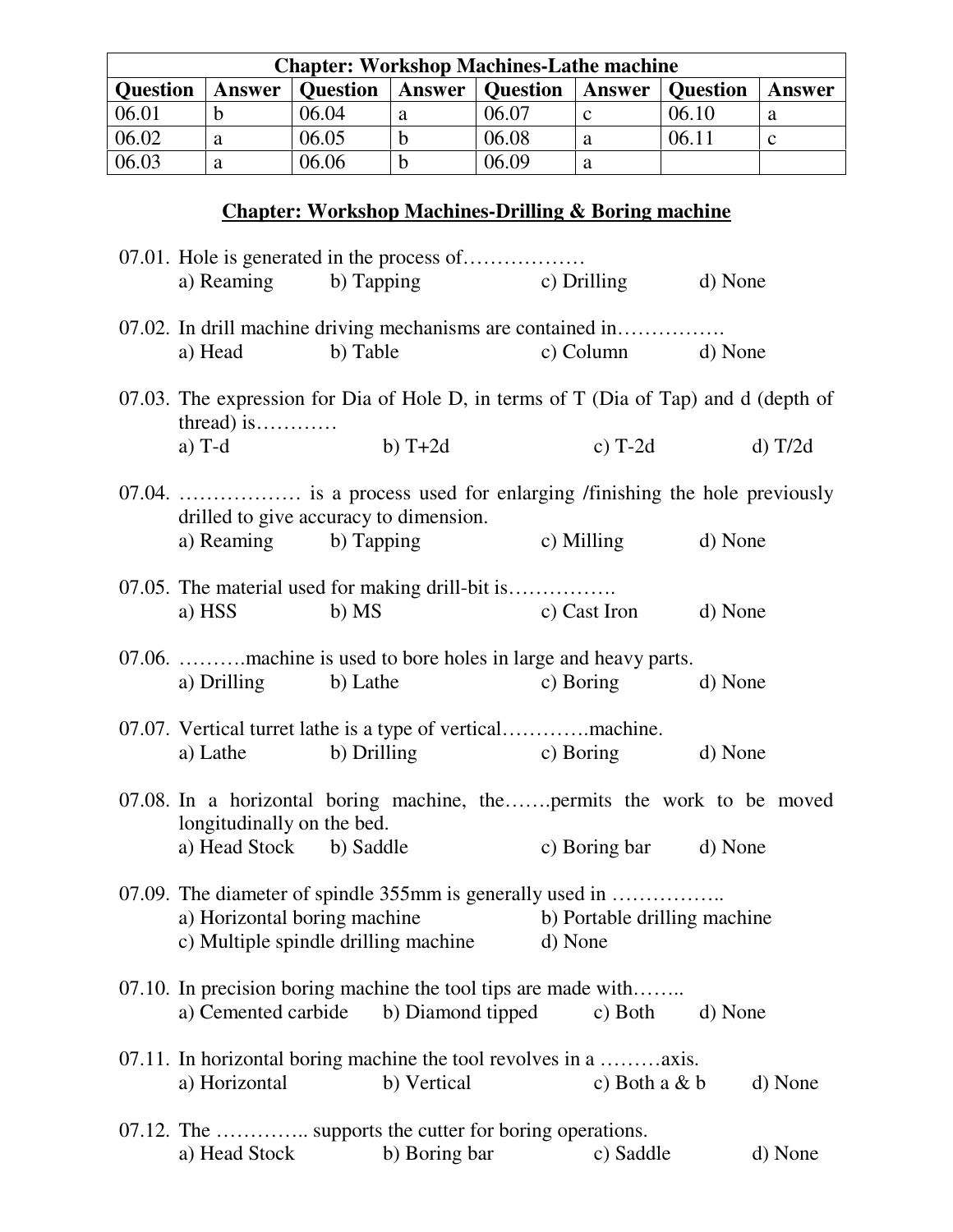| <b>Chapter: Workshop Machines-Drilling &amp; Boring machine</b> |               |                 |        |                 |        |                 |        |
|-----------------------------------------------------------------|---------------|-----------------|--------|-----------------|--------|-----------------|--------|
| <b>Question</b>                                                 | <b>Answer</b> | <b>Question</b> | Answer | <b>Question</b> | Answer | <b>Question</b> | Answer |
| 07.01                                                           |               | 07.04           | a      | 07.07           |        | 07.10           |        |
| 07.02                                                           | a             | 07.05           | a      | 07.06           |        | 07.11           |        |
| 07.03                                                           |               | 07.06           |        | 07.09           | a      | 07.12           |        |

# **Chapter: Workshop Machines-Shaper & Planner**

| 08.01. Ram is a component of | a) Shaper b) Drilling machine c) Boring Machine                                       |                       | d) None |
|------------------------------|---------------------------------------------------------------------------------------|-----------------------|---------|
| a) Forward                   | 08.02. In a shaper material cutting takes place instroke.<br>b) Reverse               | c) Both               | d) None |
| a) $3:1$                     | 08.03. In a shaper the forward to return stroke time ratio is<br>b) $3:2$             | c) $2:1$              | d) None |
|                              | a) of HSS b) Carbide tipped c) Both a $& b$                                           |                       | d) None |
| a) Tool b) Job               | 08.05. In a Shaper reciprocates.                                                      | c) Both a $&$ b       | d) None |
| a) True                      | 08.06. In a Planer, tools are held vertically in the tool head mounted on cross-rail. | b) False              |         |
| b) Job<br>a) Tool            |                                                                                       | c) Both a $& b$       | d) None |
| a) Tool                      | 08.08. In a shaper feed is given by the lateral movement of the<br>b) Job             | c) Both a $&$ b       | d) None |
| a) Shaper                    | 08.09. More than one tool may be mounted in a<br>b) Planner                           | $\alpha$ ) Both a & b | d) None |
| a) Shaper                    | 08.10. For generating flat surfaces on heavy partsis most suitable.<br>b) Planner     | c) Both a $&$ b       | d) None |
|                              |                                                                                       |                       |         |

| <b>Chapter: Workshop Machines-Shaper &amp; Planner</b> |               |                 |   |                          |               |          |        |  |
|--------------------------------------------------------|---------------|-----------------|---|--------------------------|---------------|----------|--------|--|
| <b>Question</b>                                        | <b>Answer</b> | <b>Question</b> |   | <b>Answer</b>   Question | <b>Answer</b> | Question | Answer |  |
| 06.01                                                  |               | 06.04           |   | 06.07                    |               | 06.10    |        |  |
| 06.02                                                  | а             | 06.05           | а | 06.06                    | a             |          |        |  |
| 06.03                                                  |               | 06.06           |   | 06.09                    | b             |          |        |  |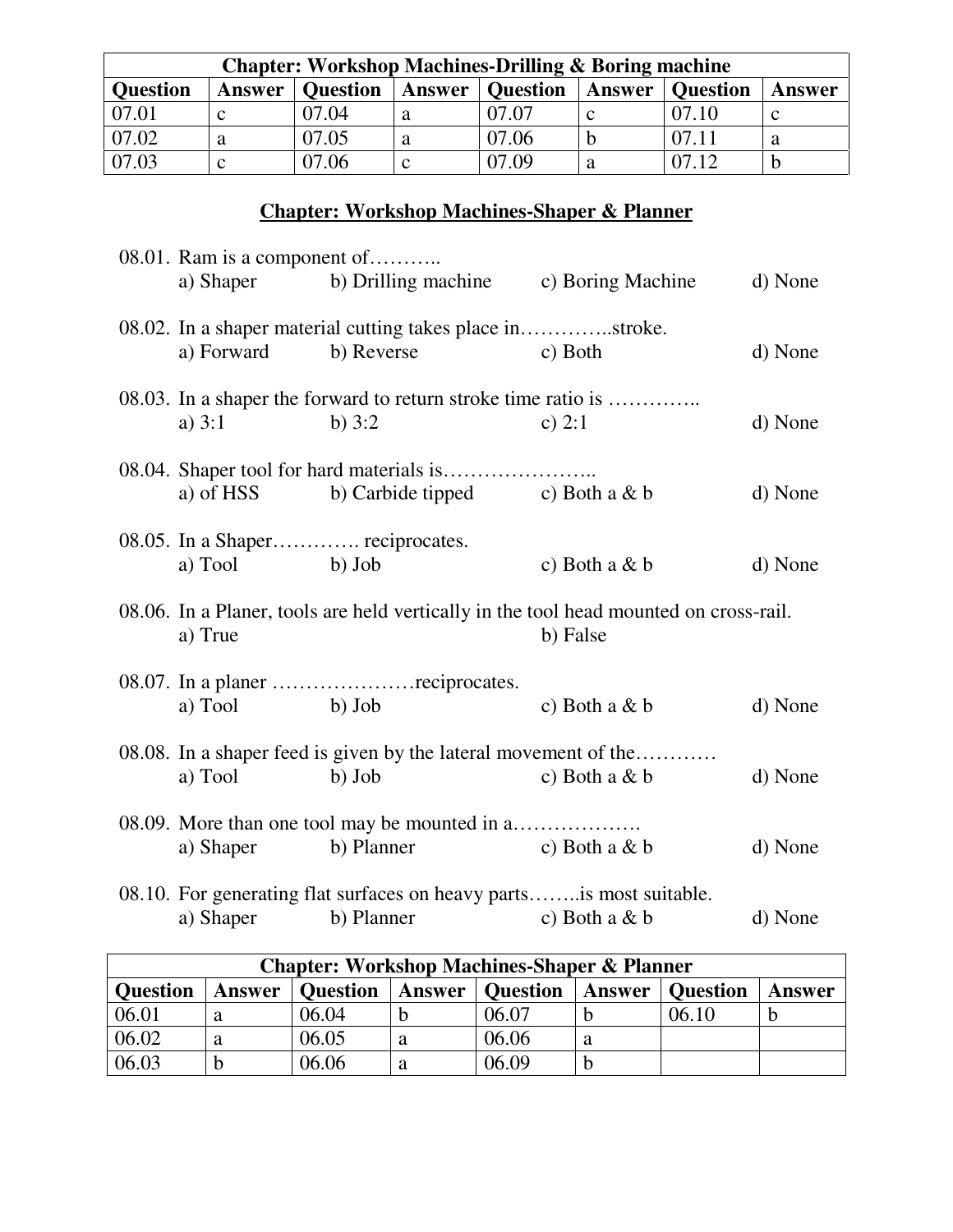## **Chapter: Workshop Machines-Slotting & Grinding machine**

| 09.01. In a slotter the ram holding the tool reciprocates in a<br>a) Horizontal axis                                     | b) Vertical axis     |          | c) Both a $& b$  | d) None      |
|--------------------------------------------------------------------------------------------------------------------------|----------------------|----------|------------------|--------------|
| 09.02. In a vertical shaper the ram can be swiveled not more thanto the vertical.<br>a) $2^0$                            | b) $5^0$             |          | c) $90^0$        | d) None      |
| 09.03. Removal of large amount of metal takes place in<br>a) Puncher slotter                                             | b) Precision slotter |          | c) Both a $\& b$ | d) None      |
| 09.04. The stroke length of ram of a general purpose or precision slotter usually<br>ranges from 80 to 900mm.<br>a) True |                      | b) False |                  |              |
| 09.05. In a slotter tool, cutting pressure acts perpendicular to the tool length.<br>a) True                             |                      | b) False |                  |              |
| 09.06. In a slotter tool, no side rake is given.<br>a) True                                                              |                      | b) False |                  |              |
| 09.07. Grinding is used to remove comparatively little material 0.25mm to 0.5mm.<br>a) True                              |                      | b) False |                  |              |
| a) Natural                                                                                                               | b) Artificial        |          | c) Both a $&$ b  | d) None      |
| 09.09. Vitrified bond is denoted by the letter $V'.$<br>a) True                                                          |                      | b) False |                  |              |
| 09.10. Grit (Grain size) denoted by 80 is<br>a) Coarse b) Medium c) Fine                                                 |                      |          |                  | d) Very fine |
| 09.11. Hardness if bond denoted by letter Q representsgrade.<br>a) Soft                                                  | b) Medium            | c) Hard  |                  | d) None      |
| 09.12. Structure denoted by a digit less than equal to 8 representsstructure.<br>a) Open                                 | b) Dense             | c) both  |                  | d) none      |
| 09.13. A grinding wheel is marked as WA 46K 5V17. The letter 'A' represents<br>Abrasive type $Al_2O_3$ .<br>a) True      |                      | b) False |                  |              |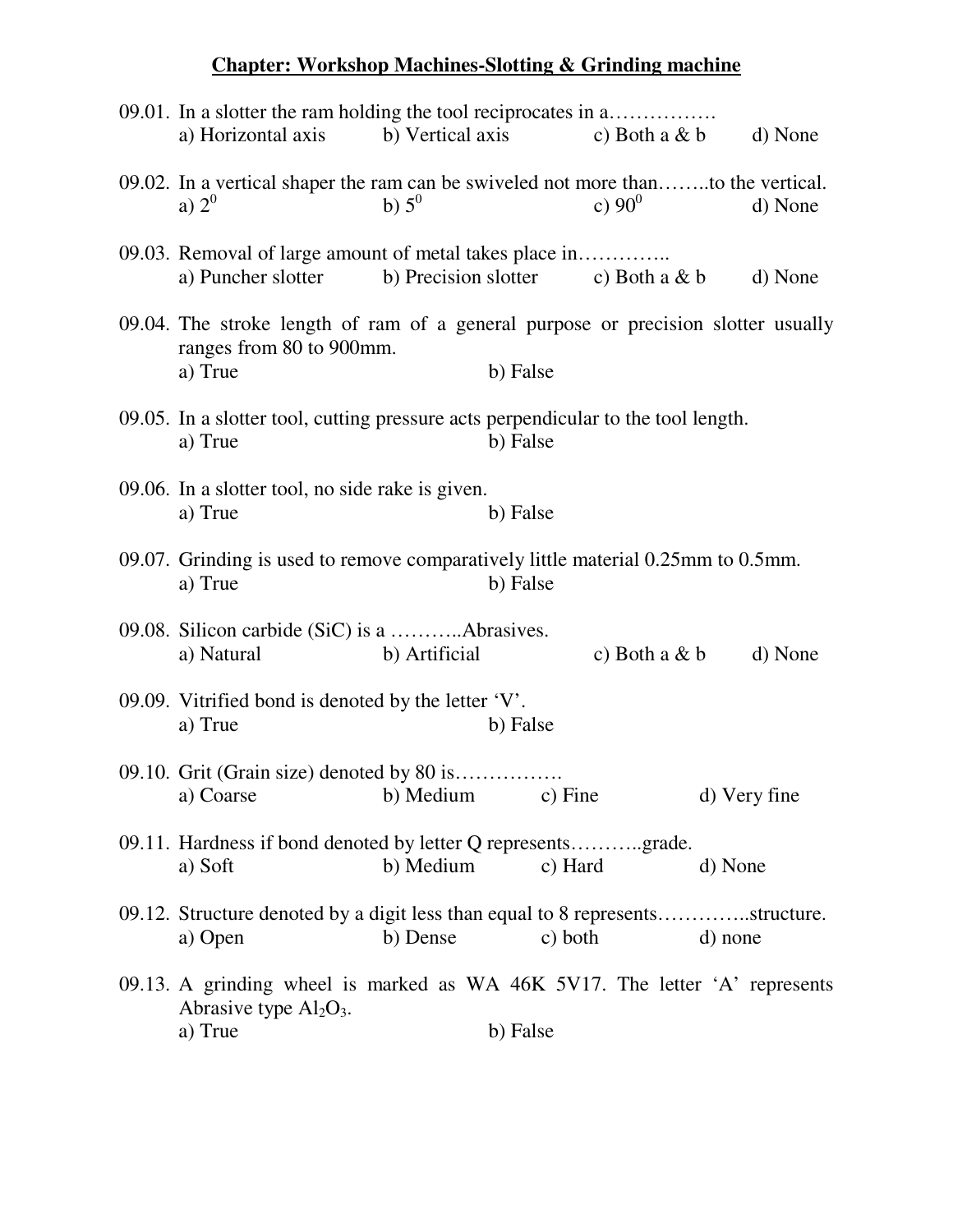|                 | <b>Chapter: Workshop Machines-Slotting &amp; Grinding machine</b> |                 |               |                 |              |                 |        |
|-----------------|-------------------------------------------------------------------|-----------------|---------------|-----------------|--------------|-----------------|--------|
| <b>Question</b> | <b>Answer</b>                                                     | <b>Question</b> | <b>Answer</b> | <b>Question</b> | Answer       | <b>Question</b> | Answer |
| 09.01           |                                                                   | 09.05           | b             | 09.09           | a            | 09.13           | a      |
| 09.02           |                                                                   | 09.06           | a             | 09.10           | C            |                 |        |
| 09.03           | a                                                                 | 09.07           | a             | 09.11           | <sub>c</sub> |                 |        |
| 09.04           | a                                                                 | 09.08           | b             | 09.12           | a            |                 |        |

# **Chapter: Workshop Machines-Milling machine & Gear cutting**

| a) Lathe                                        | 10.01. Multiple tooth cutter is used in<br>b) Slotter c) Milling Machine                                  |                                | d) None                                                                           |
|-------------------------------------------------|-----------------------------------------------------------------------------------------------------------|--------------------------------|-----------------------------------------------------------------------------------|
| 10.02. Knee is a component of a<br>a) Lathe     | b) Slotter c) Milling Machine d) None                                                                     |                                |                                                                                   |
| a) True                                         | 10.03. Arbor is a component of a column and knee type milling machine.                                    | b) False                       |                                                                                   |
| a) Casting                                      | b) Stamping c) Machining                                                                                  |                                | 10.04. The most common and accurate method of Gear manufacturing is<br>d) None    |
| a) True                                         |                                                                                                           | b) False                       | 10.05. The end mills are used to cut gears of large modules from 20mm and larger. |
| a) Shear speed process<br>c) Generating process | simultaneously by a ring of formed blades.                                                                | b) Template process<br>d) None | 10.06. The  involves the production of all the teeth on a gear                    |
|                                                 | 10.07. The template method is employed for producing spur gear teeth.<br>a) Very large b) Small c) Medium |                                | d) None                                                                           |
| a) Spur                                         | 10.08. Gears cannot be produced by generating method.<br>b) Cycloidal c) Both a $& b$                     |                                | d) None                                                                           |
|                                                 | 10.09. In formed cutter method accuracy is<br>a) Very poor b) Very fine c) Both a $& b$                   |                                | d) None                                                                           |
| a) Generating                                   | 10.10. Mathematically correct tooth profile of gears produced inmethods.-<br>b) Template c) Formed cutter |                                | d) None                                                                           |

|                 | <b>Chapter: Workshop Machines-Milling machine &amp; Gear cutting</b> |                 |        |                 |        |          |        |
|-----------------|----------------------------------------------------------------------|-----------------|--------|-----------------|--------|----------|--------|
| <b>Ouestion</b> | <b>Answer</b>                                                        | <b>Question</b> | Answer | <b>Question</b> | Answer | Question | Answer |
| 10.01           |                                                                      | 10.04           | $\sim$ | 10.07           | a      | 10.10    | a      |
| 10.02           |                                                                      | 10.05           | a      | 10.06           |        |          |        |
| 10.03           |                                                                      | 0.06            | a      | 0.09            | a      |          |        |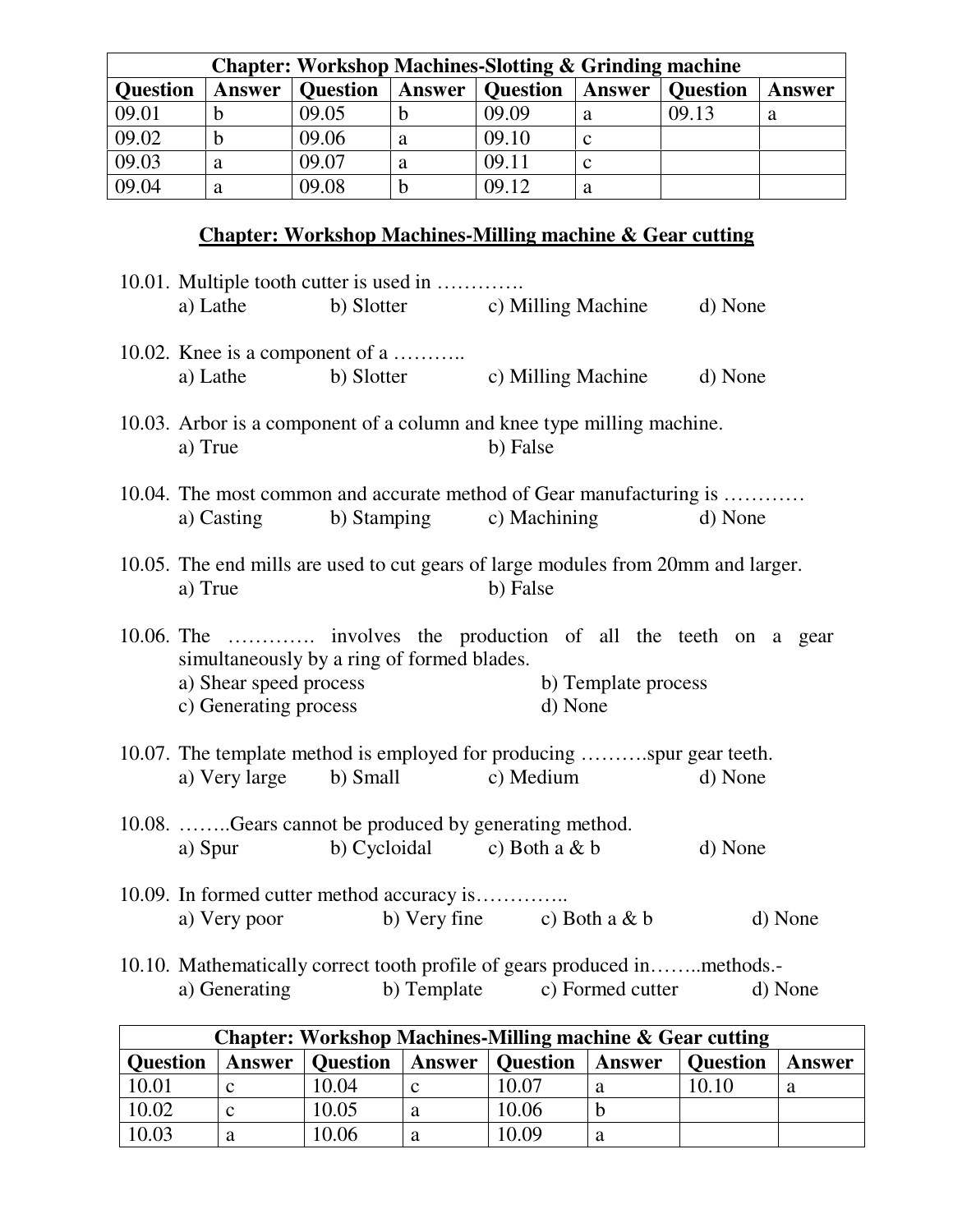### **Chapter: Workshop Machines-Press, jigs & fixtures**

| a) True                    |                                                                                                              | b) False | 11.01. In press, metal is formed to the desired shape without removal of chips. |         |
|----------------------------|--------------------------------------------------------------------------------------------------------------|----------|---------------------------------------------------------------------------------|---------|
| the lower end of the ram-  |                                                                                                              |          | 11.02. A punch is usually themember of the press tool which is mounted on       |         |
| a) Upper                   | b) Lower                                                                                                     |          | c) Either a or b                                                                | d) None |
| a) True                    | 11.03. A die has an opening or cavity to receive the punch                                                   | b) False |                                                                                 |         |
| a) HSS                     | b) High Carbon Steel (HCS) c) Either a or b                                                                  |          |                                                                                 | d) None |
|                            |                                                                                                              |          |                                                                                 |         |
|                            | 11.05. In the case of punching, ahole is produced.<br>a) Cylindrical b) Other than cylindrical c) Both a & b |          |                                                                                 | d) None |
| sides of the neutral axis. |                                                                                                              |          | 11.06. Inthe metal is stressed in both tension and compression at the two       |         |
| a) Shearing b) Bending     |                                                                                                              |          | c) Twisting                                                                     | d) None |
| a) True                    | station of a press in every stroke of the ram.                                                               | b) False | 11.07. In a compound die two or more cutting operations are accomplished at one |         |
| a) True                    | 11.08. A fixture is a device which guides the cutting tool.                                                  | b) False |                                                                                 |         |
| a) True                    | 11.09. Jigs are generally heavier than fixtures.                                                             | b) False |                                                                                 |         |
|                            |                                                                                                              |          |                                                                                 |         |

11.10. The use of jigs and fixtures requires marking outs measuring and other setting methods before machining.<br>a) True b) False

|                 | <b>Chapter: Workshop Machines-Press, jigs &amp; fixtures</b> |                          |   |                          |        |                 |        |
|-----------------|--------------------------------------------------------------|--------------------------|---|--------------------------|--------|-----------------|--------|
| <b>Question</b> |                                                              | <b>Answer</b>   Question |   | <b>Answer</b>   Question | Answer | <b>Question</b> | Answer |
| 11.01           | а                                                            | 11.04                    | a | .07                      | a      |                 |        |
| 11.02           | a                                                            | 11.05                    | a | 1.06                     | D      |                 |        |
| 1.03            | a                                                            | 1.06                     |   | .09                      |        |                 |        |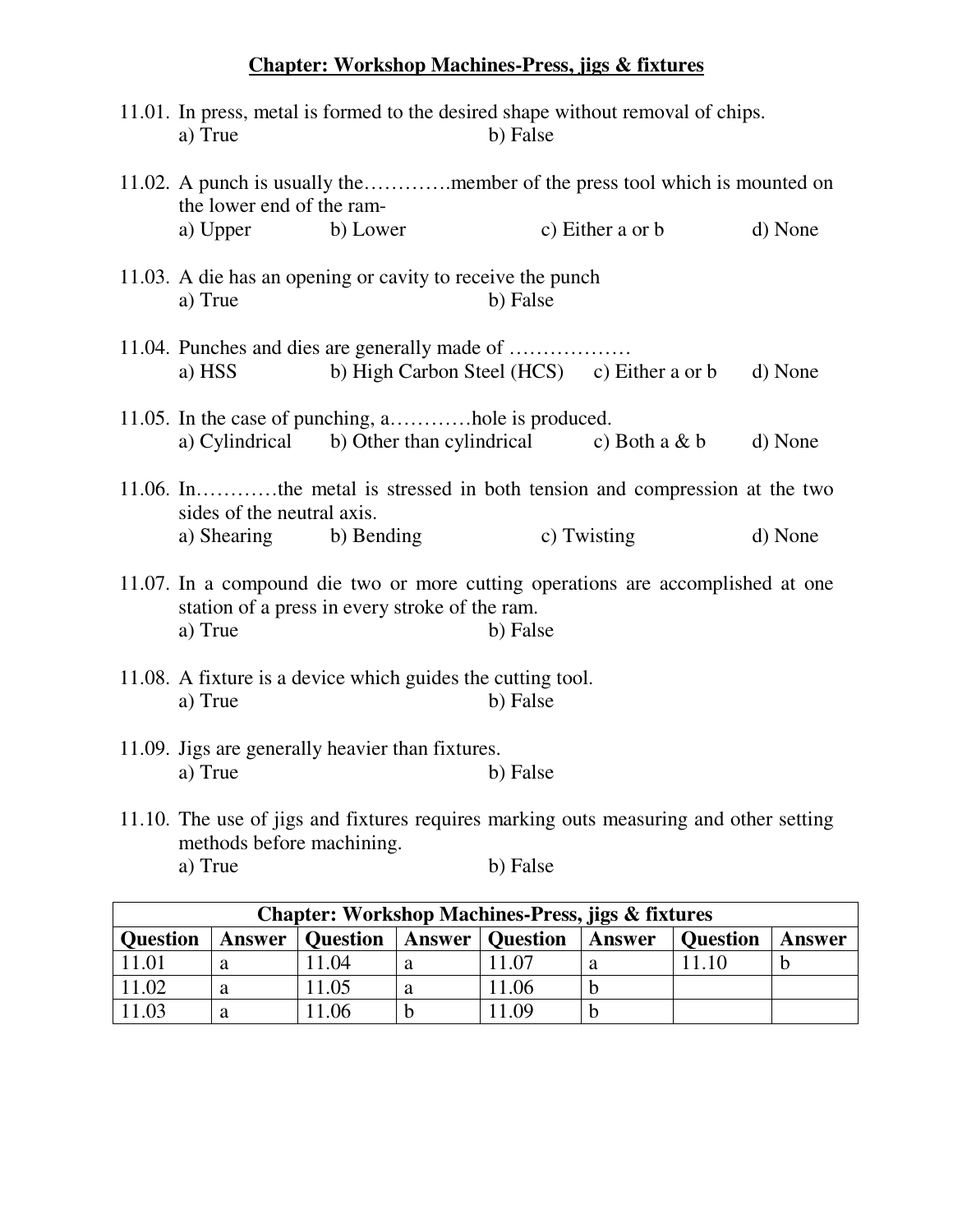|                                              | 12.01. Contoured surfaces cannot be produced by broaching. |                                                                                         |         |
|----------------------------------------------|------------------------------------------------------------|-----------------------------------------------------------------------------------------|---------|
| a) True                                      |                                                            | b) False                                                                                |         |
| a) True                                      | 12.02. A broach is a multiple edge cutting tool.           | b) False                                                                                |         |
| a) True                                      | 12.03. Broaching is possible only on internal surfaces.    | b) False                                                                                |         |
|                                              | a) Tungsten b) Carbide                                     | 12.04.  broaches are used extensively in the broaching of cast iron.<br>c) Both a $& b$ | d) None |
| a) Pull                                      | b) Push c) Both a $\& b$                                   |                                                                                         | d) None |
|                                              | a) 1000 mm b) 1000 x 10 mm c) 10 m                         | 12.06. In a broaching machine specification 1000-10, stroke length is                   | d) None |
|                                              | 12.07. In sawing, feed may be given at                     | a) Only saw b) The work c) Either saw or work                                           | d) None |
|                                              | 12.08. Saws are represented by power hacksaws.             | a) Reciprocating b) Circular c) Rectangular                                             | d) None |
| a) Raker, alternate, wavy<br>c) Both a $&$ b |                                                            | b) Standard, skip and hook<br>d) None                                                   |         |
| a) Raker, alternate, wavy<br>c) Both a & b   | 12.10. The three tooth forms are                           | b) Standard, skip and hook<br>d) None                                                   |         |

**Chapter: Workshop Machines-Broaching & sawing machine**

| <b>Chapter: Workshop Machines-Broaching &amp; sawing machine</b> |        |                 |  |                          |              |                 |        |
|------------------------------------------------------------------|--------|-----------------|--|--------------------------|--------------|-----------------|--------|
| <b>Question</b>                                                  | Answer | <b>Question</b> |  | <b>Answer</b>   Question | Answer       | <b>Question</b> | Answer |
| 12.01                                                            |        | 12.04           |  | 12.07                    | <sub>c</sub> | 12.10           |        |
| 12.02                                                            |        | 12.05           |  | 12.06                    | a            |                 |        |
| 12.03                                                            |        | 12.06           |  | 2.09                     | a            |                 |        |

### **Chapter: Threads**

- 13.01. Thread is nothing but a helical groove. a) True b) False
- 13.02. In India ……. hand threads are mostly used. a) Left b) Right c) Both a  $\& b$  d) None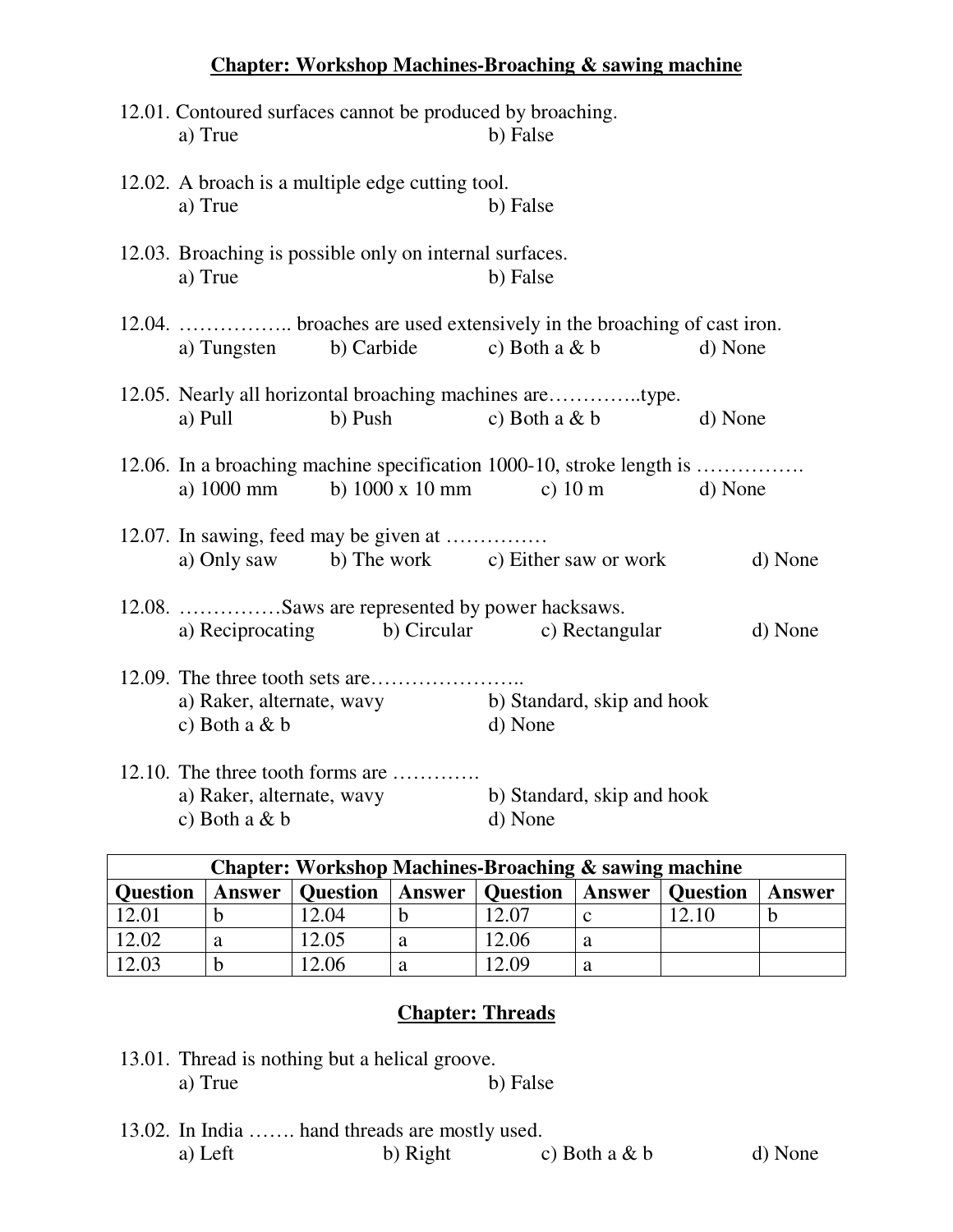| a) Single Depth of Thread                                                                |                              | b) Double Depth of Thread                                                                                                                  |         |
|------------------------------------------------------------------------------------------|------------------------------|--------------------------------------------------------------------------------------------------------------------------------------------|---------|
| c) Both a $&$ b                                                                          |                              | d) None                                                                                                                                    |         |
| 13.04. In case of single start thread<br>a) Pitch = lead b) Pitch < Lead c) Pitch > Lead |                              |                                                                                                                                            | d) None |
| 13.05. The angle of inclination of thread is called<br>a) Angle of Thread                |                              | b) Helix Angle $\qquad$ c) Both a & b                                                                                                      | d) None |
| a) Rounded                                                                               | b) Angular                   | 13.06. Included angle of BSW thread is $55^{\circ}$ and routes and crest are<br>c) Parallel                                                | d) None |
| <b>BSW</b> threads.                                                                      |                              | 13.07 British Standard fine threads have  effective and core diameters than the                                                            |         |
| a) Larger                                                                                | b) Smaller c) Equal          | d) None                                                                                                                                    |         |
| of this thread are                                                                       |                              | 13.08. American National Thread has an included angle of $60^{\circ}$ and crests and routes                                                |         |
| a) Rounded                                                                               | b) Parallel c) Either a or b |                                                                                                                                            | d) None |
| a) Rounded                                                                               |                              | 13.09. International Standard Thread (Unified Thread) has roots<br>b) Parallel to axis c) Either a or b                                    | d) None |
|                                                                                          |                              | 13.10. In the Metric thread designation M10 x 1.5 the term 10 indicates<br>a) Nominal dia in mm b) Threads per cm c) Either a or b d) None |         |
| a) True                                                                                  | b) False                     | 13.11. The depth and thickness of the square thread is each equal to half of the pitch.                                                    |         |
| 13.12. Acme thread is thicker at the root and less thick at the crest.<br>a) True        | b) False                     |                                                                                                                                            |         |
| 13.13. Lead Screw of the lathe is provided with  thread.<br>a) Acme                      | b) Square                    | c) V                                                                                                                                       | d) None |
| a) $V$                                                                                   | b) Knuckle                   | 13.14. Coupler of railway carriage and electrical bulbs use  thread.<br>c) Buttress                                                        | d) None |
|                                                                                          |                              | 13.15. Buttress thread is suitable only when the force acts entirely in one direction.                                                     |         |

a) True b) False

|                 |        |                 |               | <b>Chapter: Threads</b> |               |                 |        |
|-----------------|--------|-----------------|---------------|-------------------------|---------------|-----------------|--------|
| <b>Question</b> | Answer | <b>Question</b> | <b>Answer</b> | <b>Question</b>         | <b>Answer</b> | <b>Question</b> | Answer |
| 13.01           |        | 13.05           | D             | 13.09                   | a             | 13.13           | a      |
| 13.02           |        | 13.06           | a             | 13.10                   | a             | 13.14           |        |
| 13.03           | а      | 13.07           | a             | 13.11                   | a             | 13.15           | a      |
| 13.04           |        | 13.06           | D             | 13.12                   | a             |                 |        |